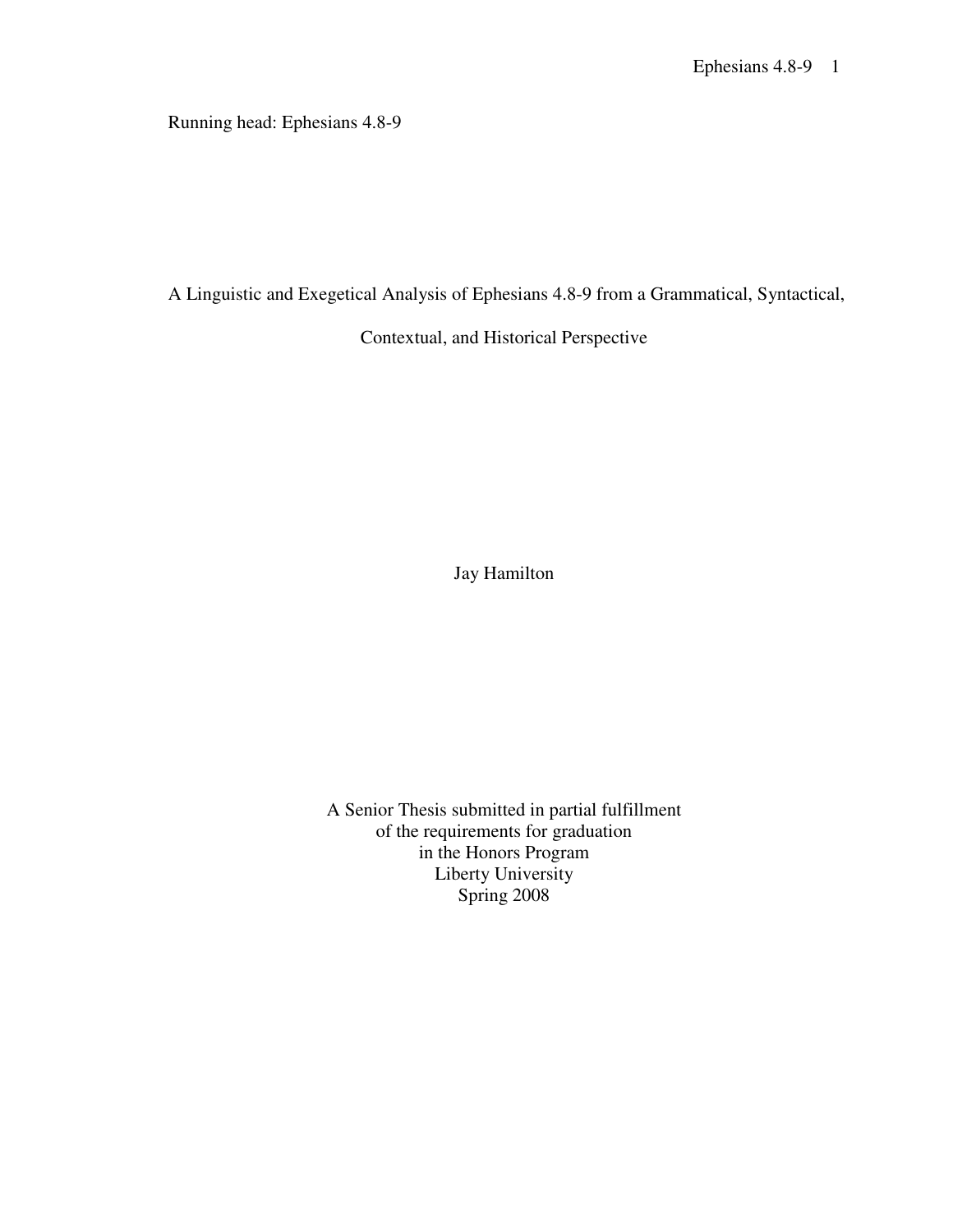Acceptance of Senior Honors Thesis

This Senior Honors Thesis is accepted in partial fulfillment of the requirements for graduation from the Honors Program of Liberty University.

> \_\_\_\_\_\_\_\_\_\_\_\_\_\_\_\_\_\_\_\_\_\_\_\_\_\_\_\_\_\_ Clive McClelland, Ph.D. Chairman of Thesis

> \_\_\_\_\_\_\_\_\_\_\_\_\_\_\_\_\_\_\_\_\_\_\_\_\_\_\_\_\_\_ Mark Hamilton, Ph.D. Committee Member

> \_\_\_\_\_\_\_\_\_\_\_\_\_\_\_\_\_\_\_\_\_\_\_\_\_\_\_\_\_\_ Wayne Brindle, Th.D. Committee Member

> > James Nutter, D.A. Honors Director

\_\_\_\_\_\_\_\_\_\_\_\_\_\_\_\_\_\_\_\_\_\_\_\_\_\_\_\_\_\_

\_\_\_\_\_\_\_\_\_\_\_\_\_\_\_\_\_\_\_\_\_\_\_\_\_\_\_\_\_\_ Date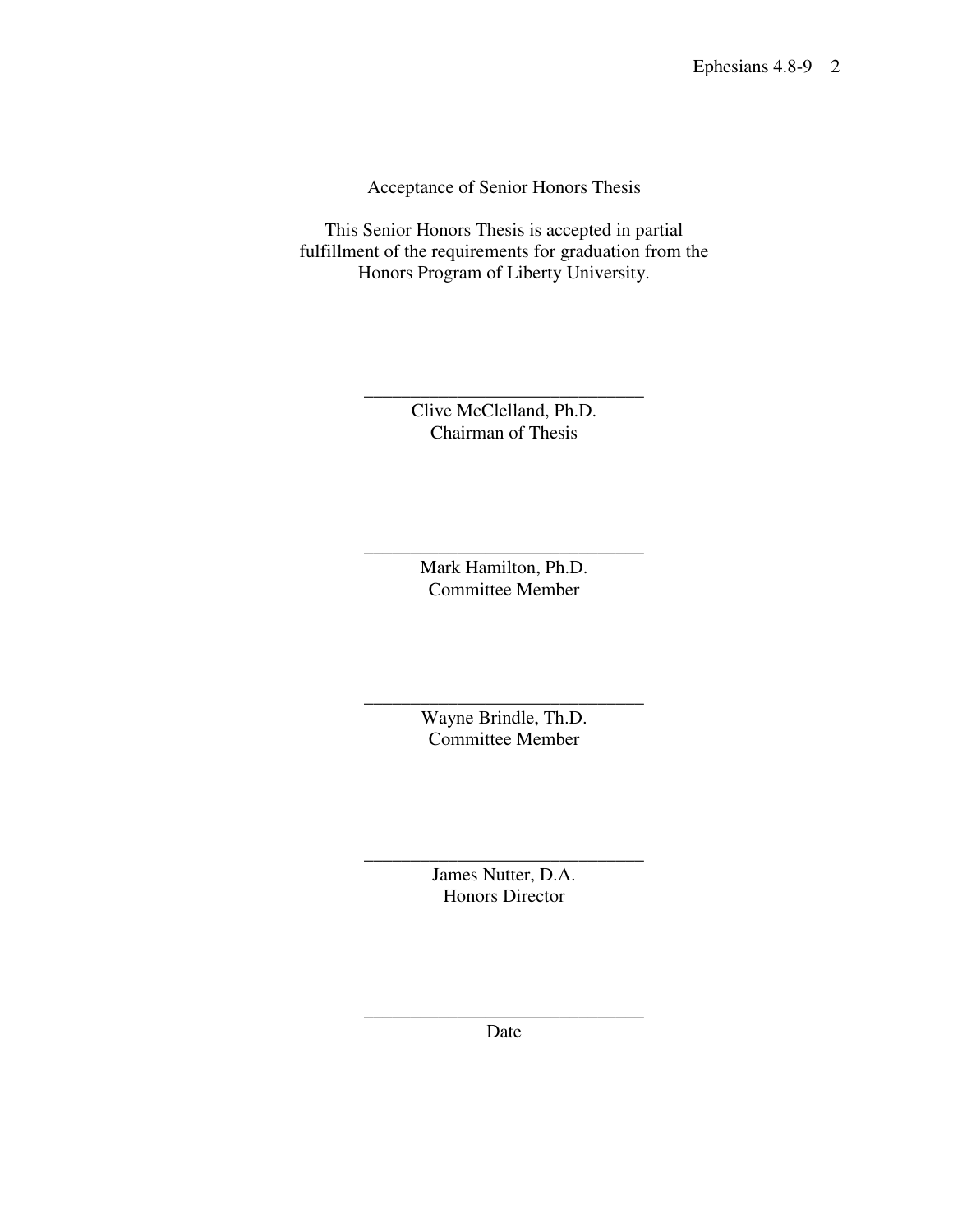## Abstract

Ephesians 4.8-9 presents a challenging passage exegetically. The reference to Psalm 68.18 is ambiguous; it may picture Moses receiving the Torah or a king conquering an enemy army. Furthermore, Ephesians 4.9 is so closely linked to Ephesians 4.8 that one cannot validly interpret "the lower parts of the earth" (τα κατωτερα μερη της γης) from verse 9 without determining the meaning of the preceding verse. Therefore, Ephesians 4.8-9 is analyzed grammatically, contextually, and historically, in order to find the most likely interpretation for this particular passage. The study concludes that Paul in Ephesians 4.8 pictures a Davidic king conquering an enemy and applies this concept metaphorically to Christ as descending to earth, conquering sin, and ascending back to heaven.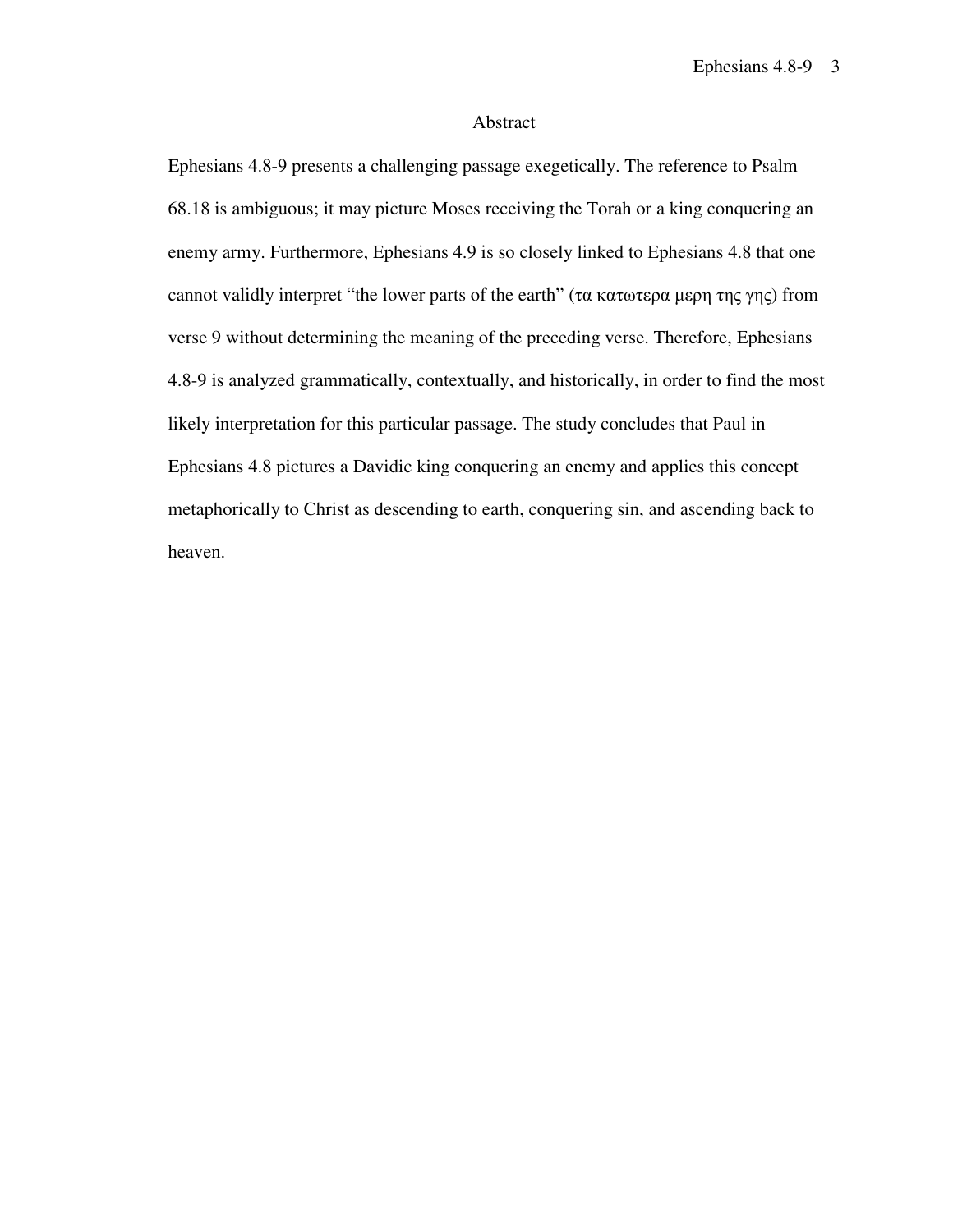A Linguistic and Exegetical Analysis of Ephesians 4.8-9 from a Grammatical, Syntactical, Contextual, and Historical Perspective

The epistle to the Ephesians is arguably the most majestic of all the epistles in the New Testament. It contains high and lofty theological concepts as well as rich vocabulary that encapsulates the grandeur of the topics. Yet several areas of interpretive difficulty exist in this epistle. One of the most difficult passages to interpret is found in the fourth chapter, verses 8-9. In the New American Standard Version, the larger context of the verses reads as follows:

7But to each one of us grace was given according to the measure of Christ's gift. 8Therefore it says,

 "WHEN HE ASCENDED ON HIGH, HE LED CAPTIVE A HOST OF CAPTIVES, AND HE GAVE GIFTS TO MEN."

9(Now this expression, "He ascended," what does it mean except that He also had descended into the lower parts of the earth? 10He who descended is Himself also He who ascended far above all the heavens, so that He might fill all things.)

The broader context of the passage is crucial to aid in the reader's understanding. In a general sense, the first three chapters of the epistle concern the believer's abundance of spiritual riches, while the final three chapters discuss how to apply those riches. In the beginning of the section on practical application (chapters 4-6), the author of Ephesians begins by writing about every believer's unity in Christ and all the things which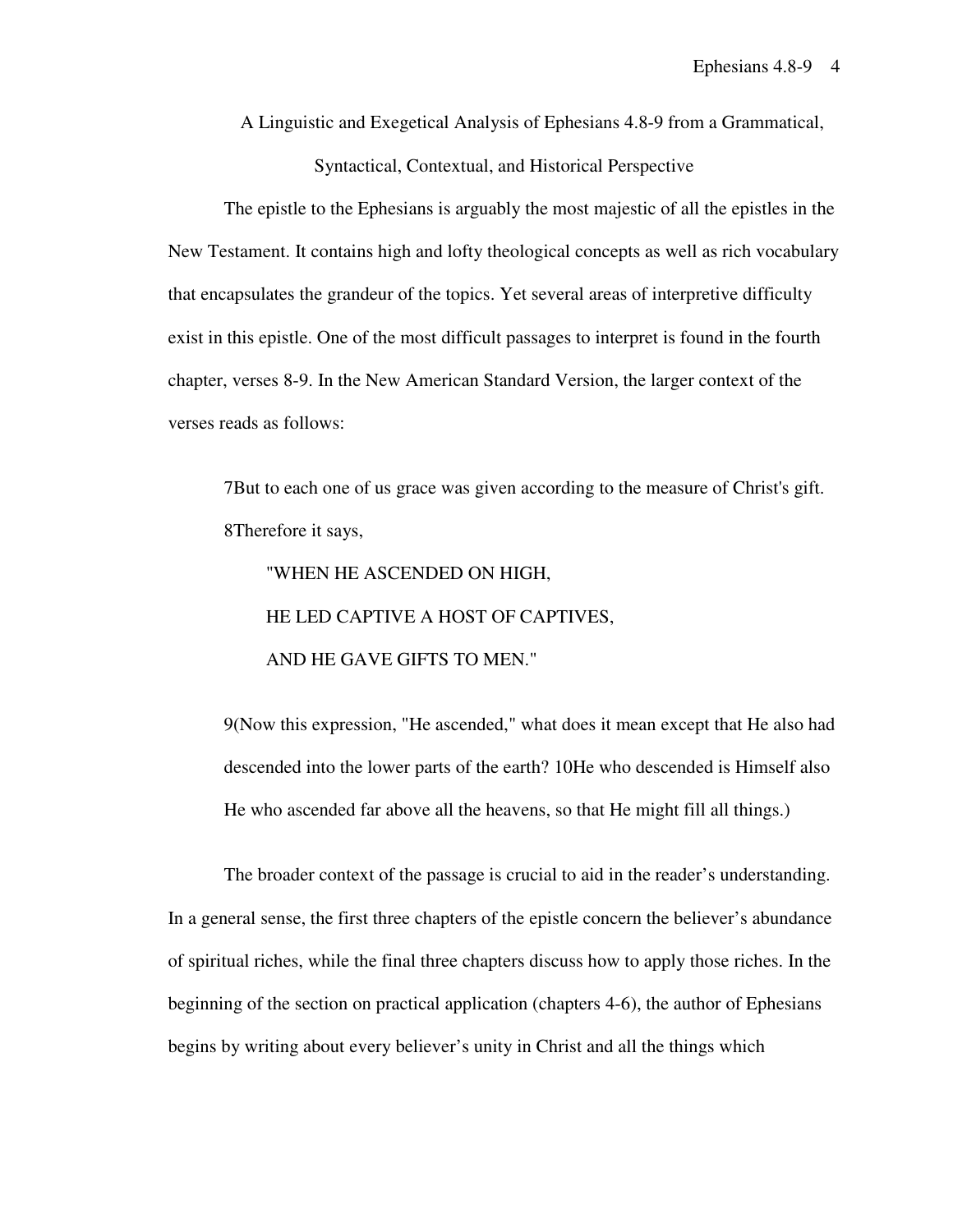Christians share in common, including the same Father, Spirit, baptism, and faith (Eph. 4.4-6).

However, in the next few verses (4.7-13), the topic shifts from the unity of the Church to its distinctions in spiritual gifts (called "δοματα"). Even though the overall idea of the passage is clear, the writer of Ephesians nevertheless seems to say several things that are interpretively challenging. Several reasons exist as to why this passage is so challenging to understand. Ephesians 4.8 is a reference to Psalm 68.18. Yet what is the context of the Old Testament passage? Who is the referent of the "he" in "he ascended on high"? Furthermore, how does verse 8 relate to verse 9 in its reference to Christ descending to the "lower parts of the earth"?

However, before determining the correct exegesis (or at the very least the possibilities) of verses 8 and 9, an important point to make is that this study presupposes Ephesians' Pauline authorship. This presupposition is important in that much of this passage will at points be compared to other Pauline works such as Colossians as weighty considerations, and so needs a brief defense. Many modern scholars have argued that Paul was not the author of Ephesians, but rather that the epistle is pseudepigraphal and based heavily on Colossians (O'Brien 10-11). Others have argued that a better view is that Paul wrote neither Ephesians nor Colossians, but that two authors took the persona of Paul, basing much of their material on his previous work (Best 72-96). Many reasons are posed as to why the epistle of Ephesians is non-Pauline, including arguments such as different and unique vocabulary, word combinations and syntax, more advanced theology, parallelism (in the sense of borrowed ideas) between Ephesians and Colossians, style, and the appearance that the author had not met the Ephesians (O'Brien 5-13).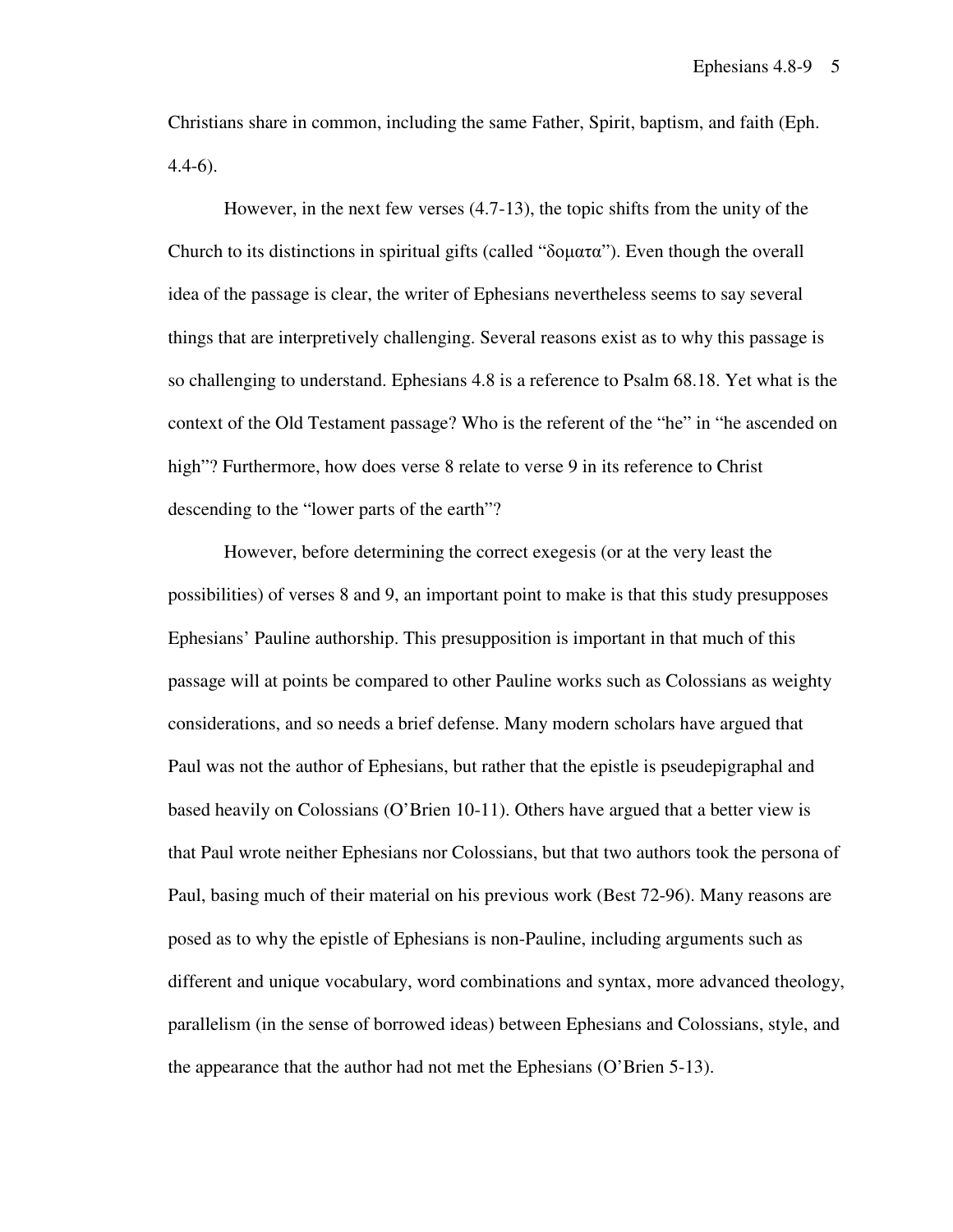Nevertheless, these reasons do not seem sufficient to discredit the Pauline authorship of either epistle for various reasons. In the first place, content determines vocabulary. Therefore, if Paul wanted to write about topics different than what he discusses in epistles like Colossians, Romans, or Galatians, he would necessarily use different vocabulary to convey his ideas. On the other hand, in some points the author of Ephesians deviates so drastically from the standard Pauline epistle that it would be far too dangerous for someone other than Paul to write the epistle if he wished for the readers to believe in its genuine authorship (15). Furthermore, the similarity between Colossians and Ephesians is very understandable if one assumes that Paul wrote both epistles around the same time to audiences close in proximity (16). For these reasons, as well as many others not mentioned, the rest of this study presupposes that Paul is the author of Ephesians.

#### Grammatical Analysis

After arguing for the validity of Pauline authorship, a reasonable place to begin in the passage is analyzing the phrase "the lower parts of the earth" to determine what the verse would allow in meaning in terms of grammatical constraints. Rarely does the grammar and syntax of a verse leave interpretation unequivocal, but at the very least it can narrow the possibilities of valid options. In order to draw from the text the most probable meaning, one must examine both the general context of Ephesians and the grammar and syntax of the passage, as well as compare that grammar and syntax to other examples in the Bible with similar constructions.

Contextually, before listing some of the spiritual gifts of the church, Paul gives a brief theological background to explain the reason why Christians can have spiritual gifts.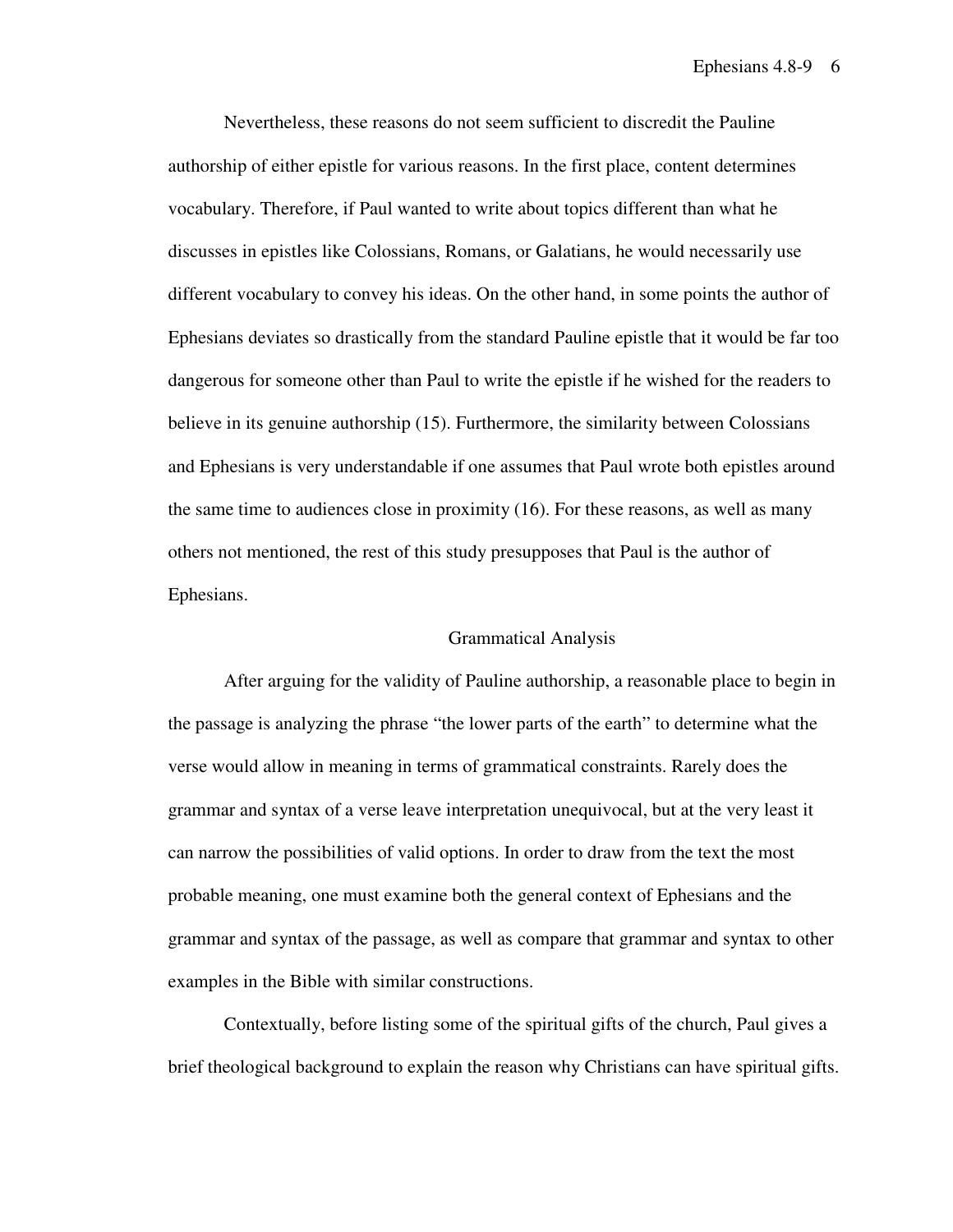He references Psalm 68.18 and applies it as a Messianic foreshadowing. Paul understands the verse in light of a risen and ascended Christ who gives gifts to men, referring in this context to spiritual gifts given to His body, the church. At this point, Paul, in an evident rabbinic style, takes a moment to comment on the word "ascended." He argues that if Christ ascended, he must have also *descended* "into the "lower parts of the earth" ("εις τα κατωτερα µερη της γης"). What does such a phrase mean?

Some scholars have understood "lower parts of the earth" as referring to the earth (Wallace 99), while others believe that the phrase refers to the grave or possibly to hell (Wuest 100). Still others argue a different view altogether, challenging the chronological order for Christ's ascent and descent. Since there is uncertainty about whether the descent comes before or after the ascent, some scholars hold that the descent of Christ refers to the Holy Spirit's descent at Pentecost (although this particular position will be discussed in a later section) (Harris 196-97). The reason for the vast difference in the interpretation of this text lies in part in how one understands the genitive phrase "της γης." Although one may be able to give other interpretations, the three main uses of the genitive which scholars have posed as a valid interpretation of τα κατωτερα μερη της γης are the partitive genitive, the comparative genitive, and the genitive of apposition (Turner 215). *Valid Grammatical Interpretations* 

The first interpretation to examine, then, is the partitive genitive. A partitive genitive has the semantic idea that the head noun is a part of the genitive phrase. An example of the partitive genitive would be found in the sentence, "The kitchen is a room (head noun) *of the house* (partitive genitive, the head noun is a part of the genitive phrase)." Understanding τα κατωτερα μερη της γης in this way is certainly possible and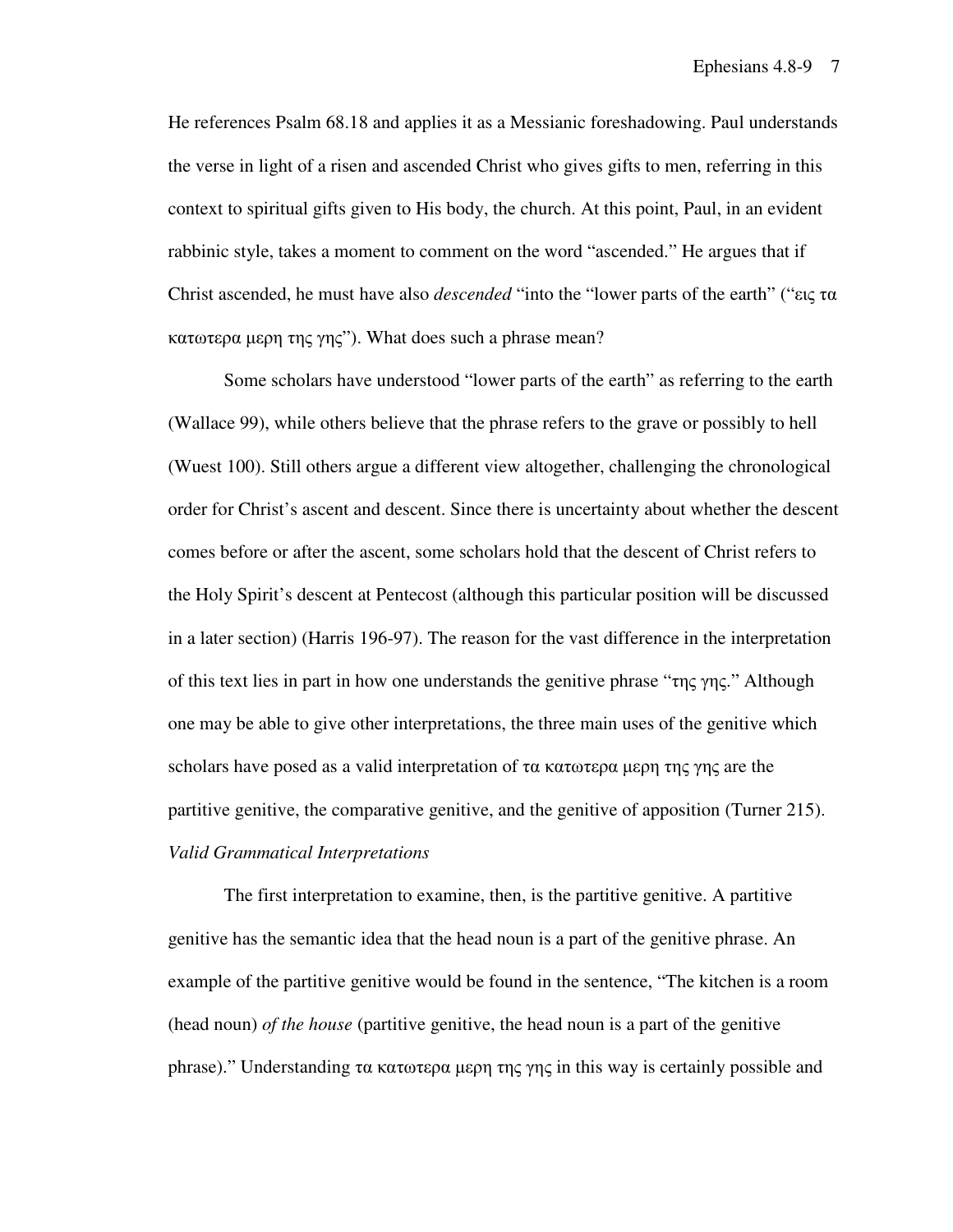perhaps is the most straightforward. The New Testament has multiple examples of the partitive genitive, although Koine Greek often seems to use prepositions such as εκ instead of the partitive genitive (Harris 47). A good example of the partitive genitive is found in John 2.1 with the phrase "εν Κανα της Γαλιλαιας (in Cana of Galilee)." In this example, the head noun *Cana* is a part of the larger area *Galilee*. If one interprets τα κατωτερα µερη της γης as a partitive genitive, with "lower parts" being the part of the genitive phrase "of the earth," such an understanding would interpret the text to mean that Christ descended into the earth's depths. The two possible specific locations to which a partitive genitive might refer are either Hell or the grave (Hoehner 533-536). As shall be discussed shortly, however, the more likely interpretation for this partitive genitive would be as a reference to the grave.

Another valid way to interpret τα κατωτερα μερη της γης is as a comparative genitive (48). To make a comparison in Koine Greek, a genitive is used as the noun against which the head noun is compared (Wallace 110). For example, in 1 Peter 1.7, the author writes "το δοκιµιον υµων της πιστεως πολυτιµοτερον χρυσιου (the genuineness of your faith which is more precious than gold)." Since the word κατωτερα is indeed a comparative adjective, the syntax of the phrase allows a comparative genitive as a valid option of interpretation, rendering the phrase to mean "the parts lower than (or below) the earth." Although the comparative genitive in this context would not seem to cause one to understand the meaning to be any different from the partitive genitive, it differs in one key aspect: its force is much stronger in being *below* the earth and therefore leaves little room to understand the reference to be anything other than hell. In this sense, taking the phrase as a comparative genitive nearly forces the exegete to conclude that Christ went to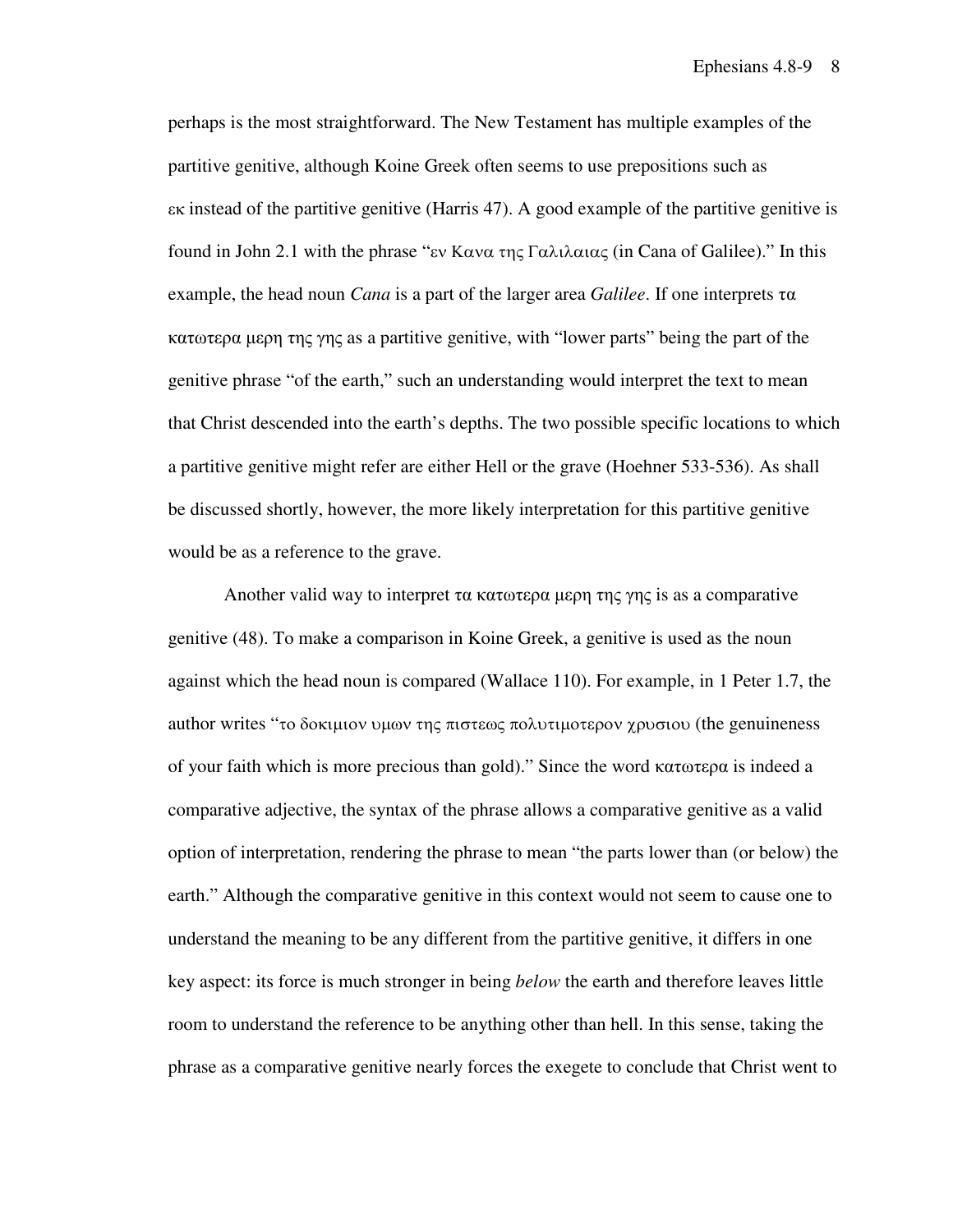hell after he died. However, Andrew Lincoln makes a valid point in his commentary on Ephesians by mentioning that if the author of Ephesians had wished to reference hell using a comparative genitive, he more than likely would have used the superlative form "κατωτατα" instead of using the comparative form " κατωτερα," since such is the only form used when referencing Hades in the Septuagint (245).

The final way in which many scholars will interpret this phrase is as a genitive of apposition. The genitive of apposition is defined as a rough equivalent of its head noun. In other words, the genitive of apposition clarifies or names more specifically that to which the head noun refers (95). For example, the genitive of apposition occurs in the sentence, "He lives in the country (head noun) *of the United States of America* (genitive of apposition, clarifying 'country')." If applied to Ephesians 4.9, the phrase "τα κατωτερα µερη της γης" would be rendered "the lower parts, namely, the earth." Of all three ways to interpret this passage, this way would be the clearest in that there is no ambiguity as to where Christ went. Understanding the phrase in this way says nothing more than that Christ went to the earth from heaven.

Therefore, how one interprets the genitive use of  $\tau$ ης γης drastically affects the location to where Christ went. Although the author seems to intend to contrast Christ's ascent into heaven to his descent into the lower parts of the earth, the syntax nevertheless remains ambiguous. One may understand the author to be making a contrast between heaven and earth. Another may interpret the "lower parts of the earth" as a reference hell, since the audience is composed of Greek Ephesians who may very well have understood the idea of the "lower earth" to refer to Hades (the Greek word for the Jewish concept of *Sheol*). Such a sense may indeed be how the early church understood the verse, since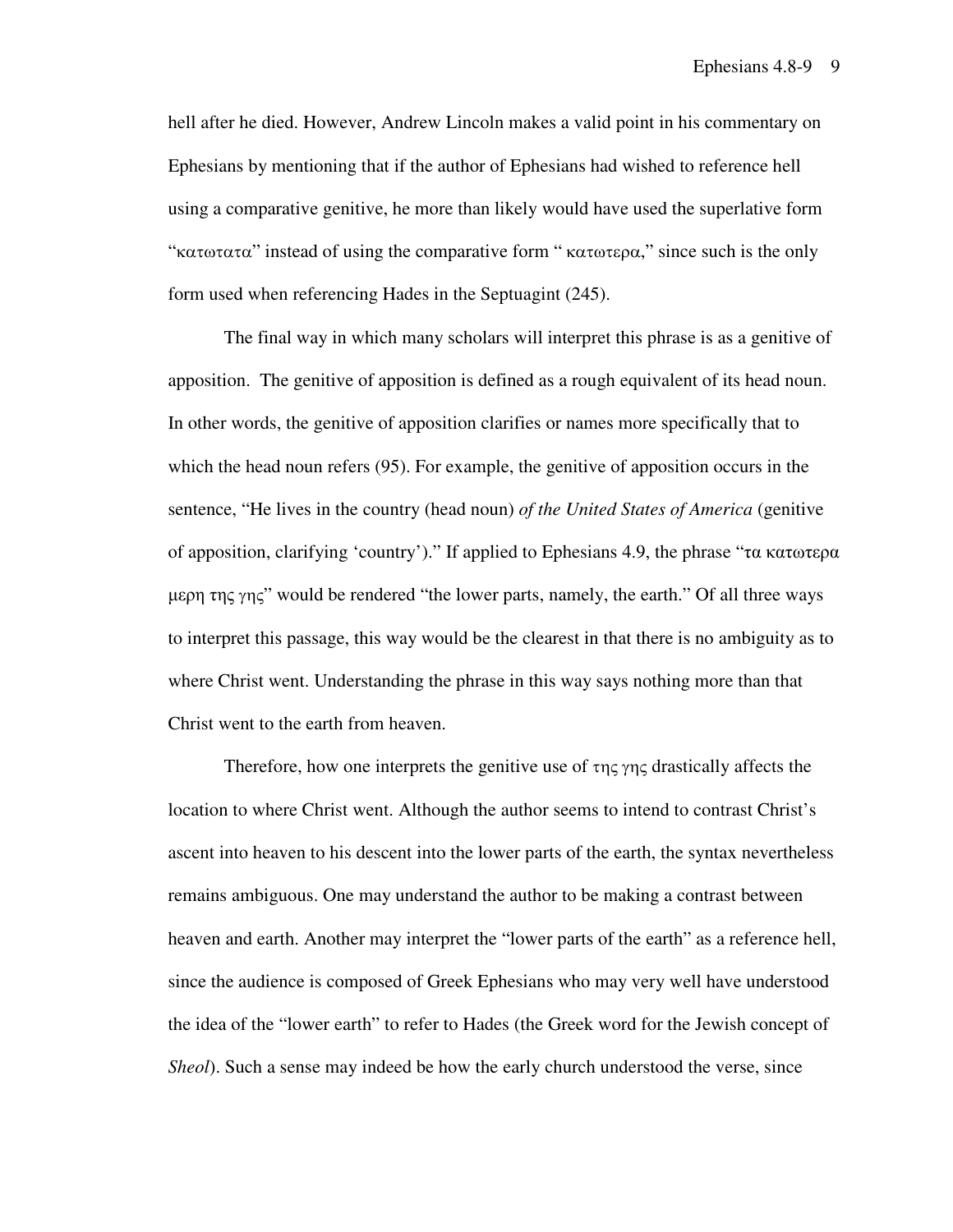several early church documents such as *The Apostle's Creed* state that Christ descended into hell. Another interpretation, however, would take the phrase to mean that Christ had to descend to *earth*, live, die on the cross, and resurrect from the dead in order to ascend into heaven. Another interpretation understands the phrase to refer to earth and the Holy Spirit's descent on the day of Pentecost (O'Brien 295).

The question, then, of whether the phrase "the lower parts of the earth" refers to the earth (genitive of apposition), the grave (partitive genitive and possibly comparative genitive), or hell (comparative genitive and possibly partitive genitive) greatly depends in part on grammar and syntax. A possible angle from which to approach the issue is to analyze the words "κατωτερα," ("lower") "µερη," ("parts") and the genitive form of the word "γης" ("of the earth"). Analyzing these different words in their different forms may very well give a better idea as to the more likely options of how one ought to interpret this verse.

### *Word Analysis of* κατωτερα and µερη

Using the computer program Gramcord, researching these words in their different cases becomes fairly simple. The preliminary search consisted of finding every instance of the word "κατωτερα" in order to better understand its meaning. Unfortunately, according to Gramcord, "κατωτερα" occurs only once in the entire New Testament, in Ephesians 4.9. Walter Bauer's authoritative Greek lexicon defines "κατωτερα" as simply meaning "lower" without any special nuances (425). Therefore, the bulk of the research relies on the two words of "parts" and "earth."

The next step is in researching the uses of the word µερος. However, before researching this word, a caveat must be made in terms of textual criticism. In the fourth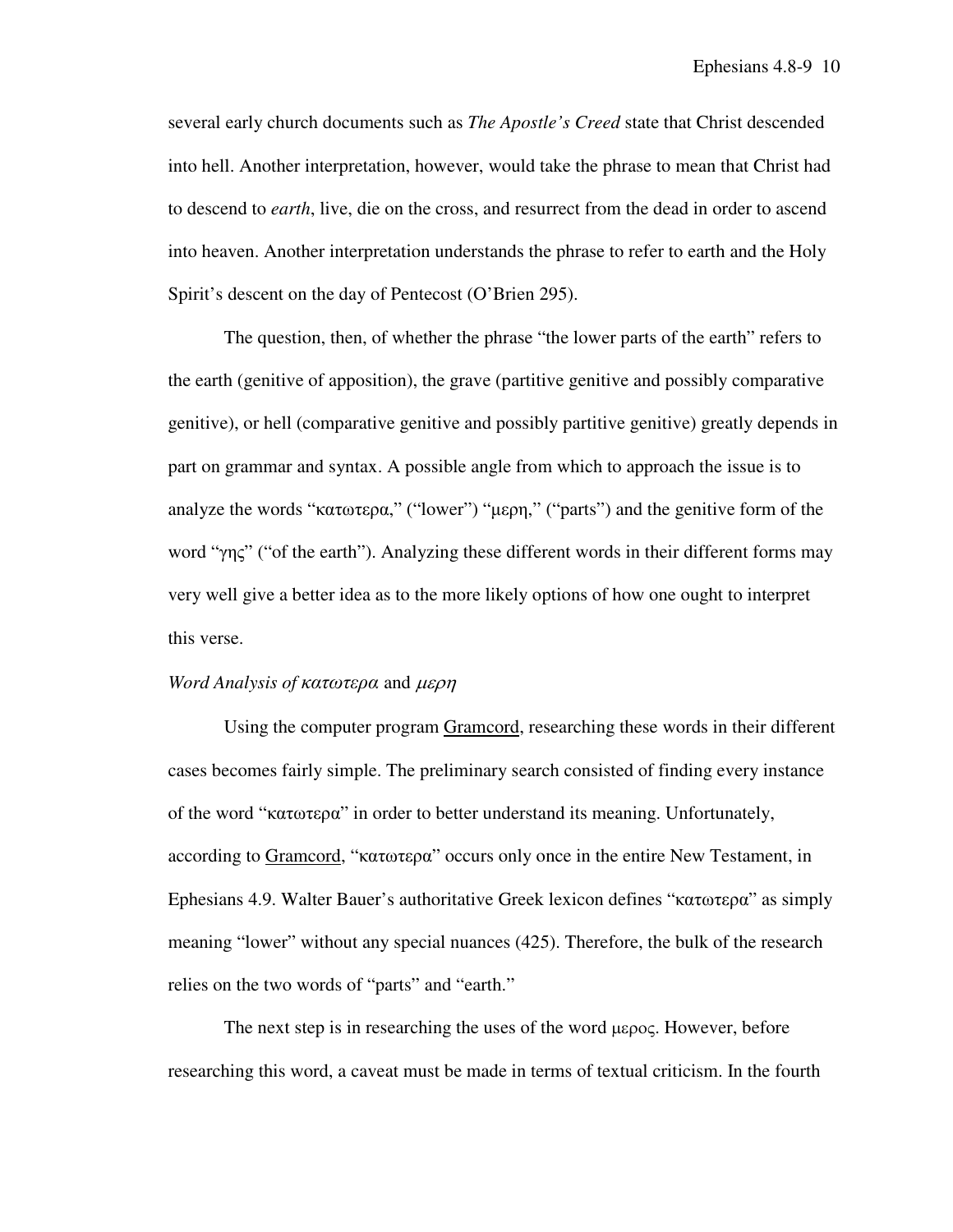version of the United Bible Societies' The Greek New Testament, the editors note that the presence of the word µερη in the original autograph of Ephesians 4.9 is somewhat questionable (The Greek New Testament 662). As some have pointed out, this word may have been inserted in later versions of the text as an explanatory word, thus reflecting the copyist's understanding of the text and not the original text itself (Harris 44). Therefore, before examining this word grammatically, it is first necessary to examine it from a textual level to determine whether or not it merits further study.

As already stated, the United Bible Societies (UBS) place a considerable amount of doubt on whether µερη is authentic to the original text. From a category of A to D, with A being very sure and D being very doubtful, the UBS classify the word  $\mu_{\text{EPI}}$  as letter C, which they state indicates a fair amount of doubt (The Greek New Testament 2\*). Perhaps one of the soundest treatments of the textual issue of the presence or absence of µερη is found in W. Hall Harris's book The Descent of Christ. He argues that the manuscript evidence supports the word's presence (40-45). The reason is that there is a greater number of manuscripts which are weighty in nature to provide evidence that  $\mu \epsilon$ ought to be included.

Before giving specific data for textual attestation, it is important to understand the category system developed by Greek scholar Kurt Aland as a manner in which to weigh the textual merits and authority of each manuscript based on factors such as age and potential for outside influence (Aland 105-106). A category I is the weightiest category for manuscripts, which always ought to be used in textual evaluation, followed by category II (weighty but containing some outside influence) and category III (weighty in authority, but less than category I and II). In addition, Aland includes category IV and V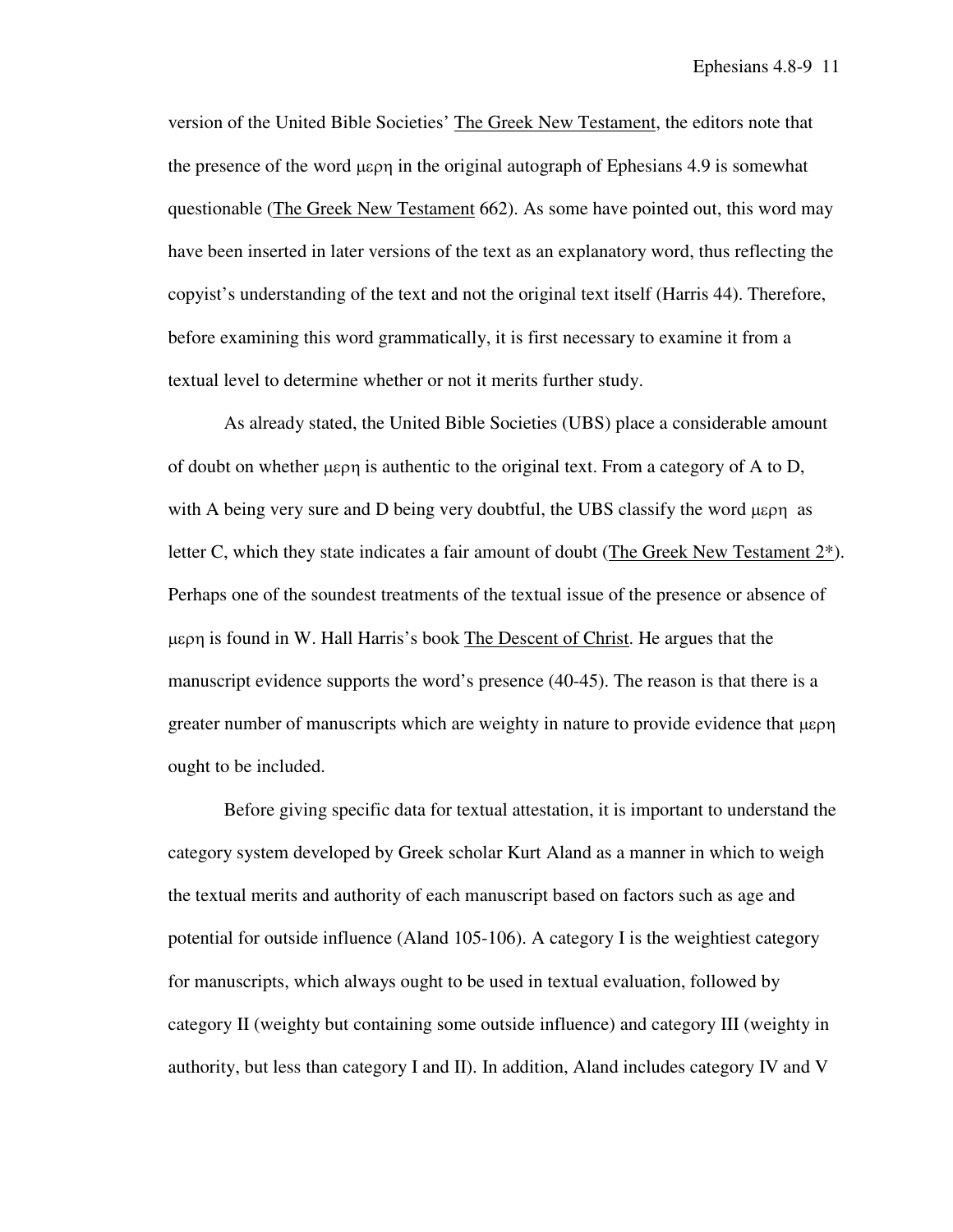manuscripts, but these are generally not weighty enough for special consideration. In reference to Ephesians 4.9, only one category I manuscript (P46) supports the omission of μερη, while five category I manuscripts support its inclusion  $(x, A, B, 33, 1739)$ (Harris 42). Similarly, one category II manuscript and two category III omit µερη while seven category II manuscripts and six category III include it, as do all the Byzantine minuscules and lectionaries and the majority text (42). With no other variables present, textual criticism usually prefers the shorter reading to the longer one, assuming that copyists tended to add words and phrases to the manuscripts rather than omit text. However, despite textual criticism's preference toward shorter text variants, the weight of manuscript evidence in this specific case seems to greatly support the inclusion of µερη rather than its omission.

Therefore, assuming that µερος is original to Ephesians 4.9, the first search in Gramcord which returned results consisted of every occurrence in the New Testament of the word "µερος" ("part") without a limit on the case, followed within two words' space of any noun in the genitive. The search returned eleven results (Matt. 2.22, Matt. 15.21, Matt. 16.13, Mark 8.10, Luke 15.12, John 21.6, Acts 2.10, Acts 23.6, Acts 23.9, Eph, 4.9, and Col. 2.16), several of which were particularly helpful in determining the uses of "µερος" with the genitive. The construction of "µερος" followed by the genitive commonly occurs when referring to geographical locations. Five of the eleven verses were of this nature (Matt. 2.22, Matt. 15.21, Matt 16.13, Mark 8.10, and Acts 2.10). For example, in Matthew 16.13, the author writes, "ελθων δε ο Ιησους εις τα μερη καισαρειας της φιλιππου…" ("Now after Jesus had come into the parts of Caesarea Philippi…"). This passage, along with the other five verses, could be interpreted two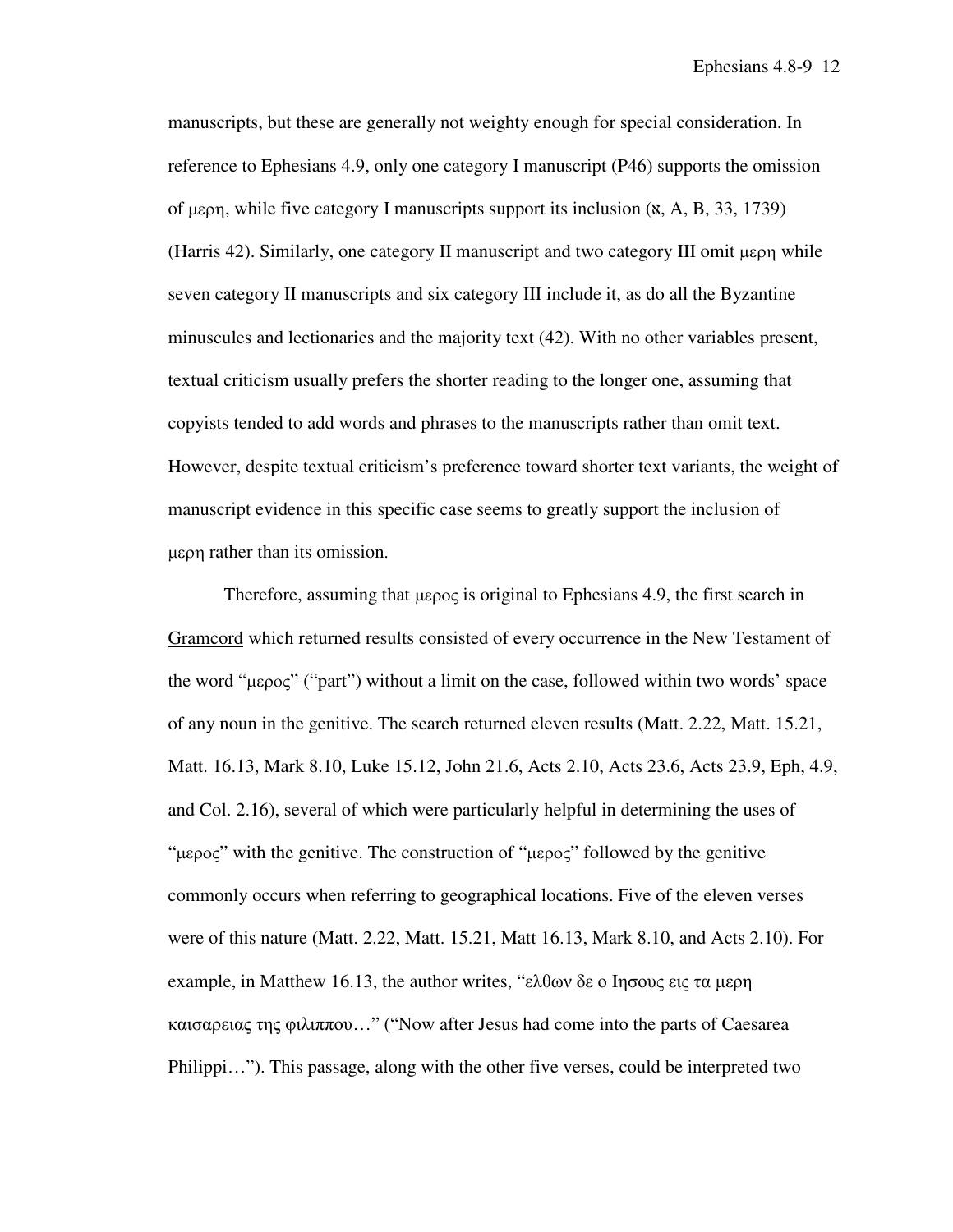valid ways. First, it could be understood to refer to several specific parts of the greater area of Caesarea Philippi, thus understanding the text as a partitive genitive. Second, one could take this to mean the parts (or district), which is Caesarea Philippi (genitive of apposition). Because both are possible interpretations, the text at the very least reveals that such a construction is not ambiguous merely in the passage in Ephesians.

# µερη *as a Partitive Genitive*

It seems that the New Testament contains only two verses which clearly illustrate what appear to be clear uses of the partitive genitive (John 21.6 and Luke 15.12) and two other verses which demonstrate the genitive of apposition. The first verse which seems to show unequivocally  $\mu \epsilon \rho o \epsilon$  with the genitive as a partitive genitive is John 21.6, which says, "βαλετε εις τα δεξια µερη του πλοιου το δικτυον" ("Cast your net into (on) the right parts (side) of the boat"). Although one might be tempted to consider this a genitive of possession ("the boat's right parts (side)"), it does not seem completely valid to consider the right side as *belonging* to the boat, unless one allots for the possibility of personifying inanimate objects. Greek scholar Daniel Wallace also makes a distinction between the partitive genitive as applying to inanimate objects and the genitive of possession as applying to animate objects (Wallace 84). A good understanding of John 21.6, then, is that the right side is *part* of the boat. Therefore, the partitive genitive is not only a possible interpretation, but indeed seems to be the most probable interpretation. In view of its similarity to Ephesians 4.6, John 21.6 has a plural head noun followed by a singular genitive, which is exactly the same as the Ephesians passage. In this regard, these two verses share a very similar construction, so lending possible support to the partitive interpretation.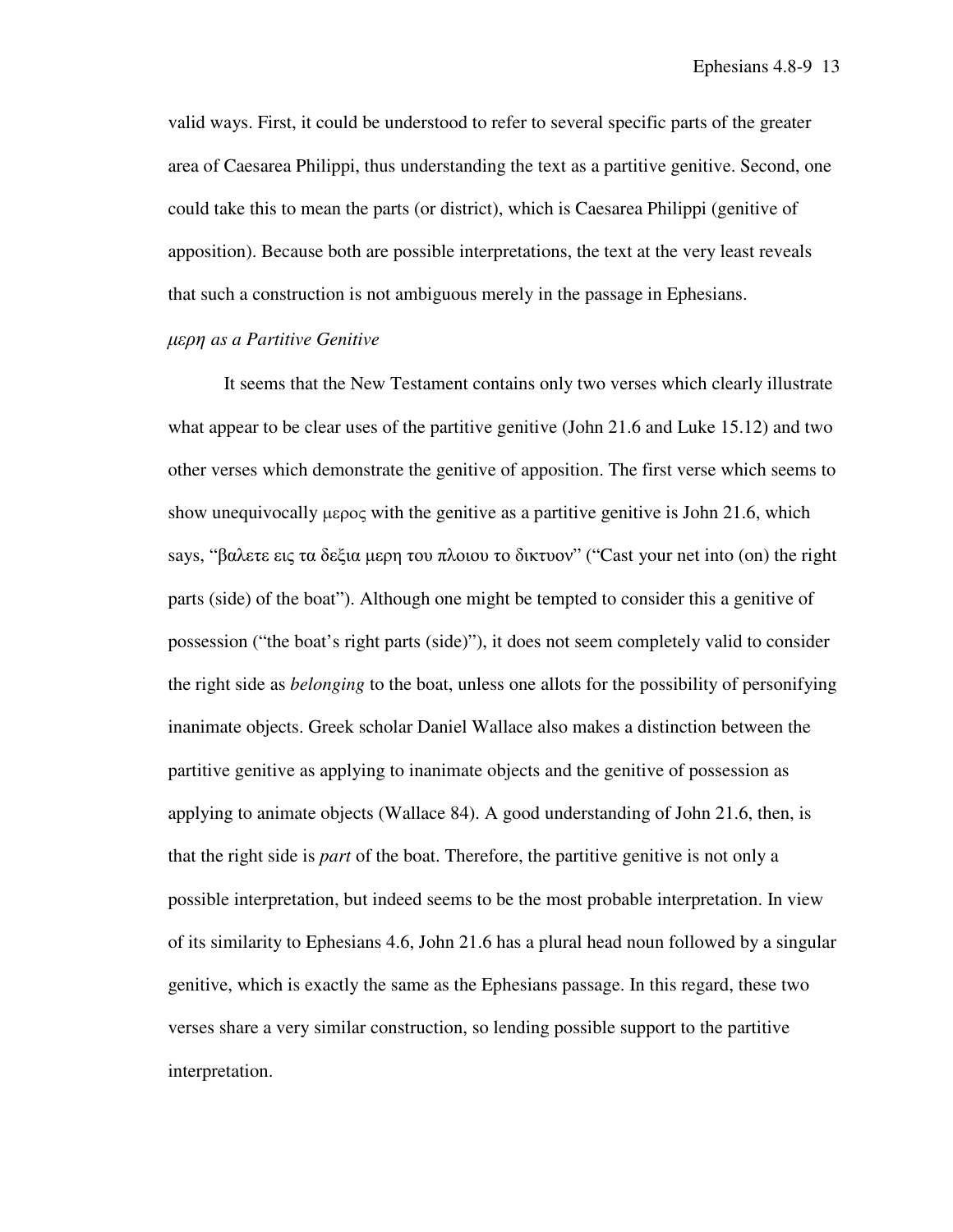The second verse which is perhaps best understood as a partitive genitive is Luke 15.12, which says, "πατερ, δος µοι το επιβαλλον µερος της ουσιας (Father, give to me the part of [your] property that falls to me)." In this verse, the phrase  $\mu$ ερος της ουσιας is best understood as a partitive genitive, meaning that the son was asking the father for a portion (or part) of the property that he owned. Thus, this example also demonstrates how the partitive genitive can occur very easily with µερος. Although this verse is not as similar in nature to Ephesians 4.9 as is John 21.6 in terms of plurality, this passage nevertheless demonstrates the clear grammatical *possibility* that Ephesians 4.9 could be interpreted as a partitive genitive.

## µερη *as a Genitive of Apposition*

A notable verse which seems to demonstrate well µερος used as a genitive of apposition is Colossians 2.16: "µη ουν τις υµας κρινετω εν βρωσει και εν ποσει η εν µερει εορτης η νεοµηνιας η σαββατων" ("Therefore do not let anyone judge you in regard to food and in drink or in a part [or matter] of a feast or new moon or Sabbath day"). The word "µερει" (in the dative case) is followed by the word "εορτης," or "of a feast." It seems that the best translation here for the word μερει is to use the word "matter" or "affair," according to the options that are listed in Walter Bauer's Greek lexicon (506). Paul is specifying the word "part" or "matter" by using the genitive words for feast, new moon, and Sabbath day. In other words, he is saying "do not lest anyone judge you in a matter of a feast or new moon." In this context, the matter (or possibly "issue") *is* the feast or new moon or Sabbath day. Thus, it seems that the best understanding for µερoς in this context is as a genitive of apposition. This verse may also be particularly significant because of its Pauline authorship and the overall similarity shared between Colossians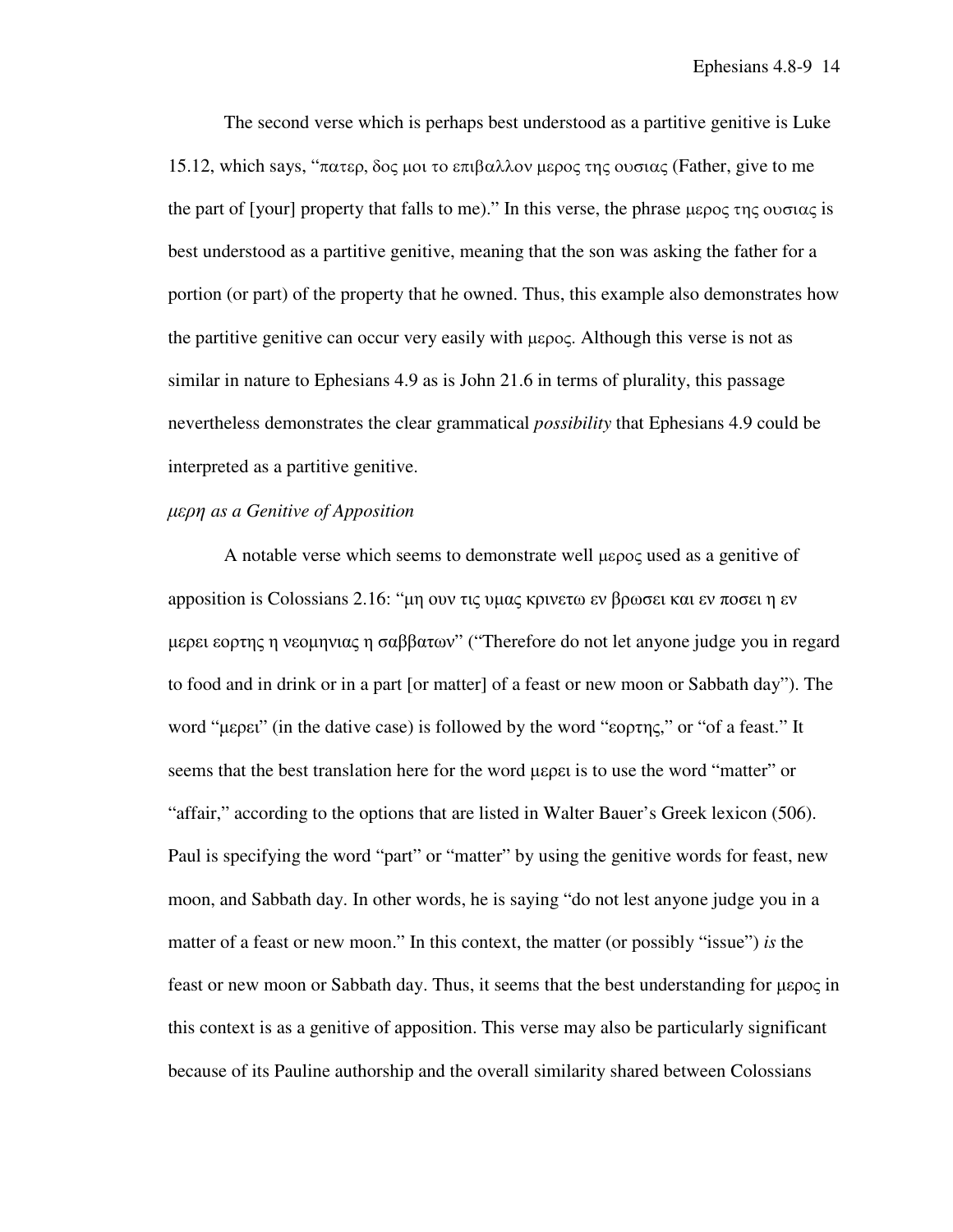and Ephesians, as mentioned previously. Therefore, this verse appears to illustrate an example wherein Paul uses the genitive of apposition with the word µερος.

The second example of the genitive of apposition is found in Acts 23.9, which reads, "τινες γραµµατεων του µερους των Φαρισαιων διεµαχοντο (some of the scribes of the part of the Pharisees began to protest violently)." The phrase µερους των Φαρισαιων is translated in several versions of the Bible as the "Pharisaic party" (NASB and ESV). In essence, the word µερους is a general category followed by the more specific noun των Φαρισαιων, a very strong construction to suggest a genitive of apposition. Although some might initially interpret this phrase as a genitive in simple apposition (since the head noun is also in the genitive), this understanding would be inaccurate because  $\mu \epsilon \rho o \nu \zeta$ must be in the genitive only because it must modify either γραµµατεων or τινες (both of which are valid options). Nevertheless, the best option seems to be to interpret this phrase as a genitive of apposition.

From the results, the evidence in pure statistics suggests that the interpretation for µερος followed by a genitive noun can justifiably go either way for a partitive genitive or genitive of apposition. Therefore, while the results are somewhat disappointing in that they do not suggest any sort of overwhelming tendency toward one particular interpretation, they are at the very least informative, indicating that both interpretations are seemingly valid.

# *Word Analysis of* γη

The second search involved finding any noun in any case which immediately precedes the genitive form of the word "γη" (earth). This search yielded a much larger sample of forty-three verses. The uses of the genitive were much broader, such as the use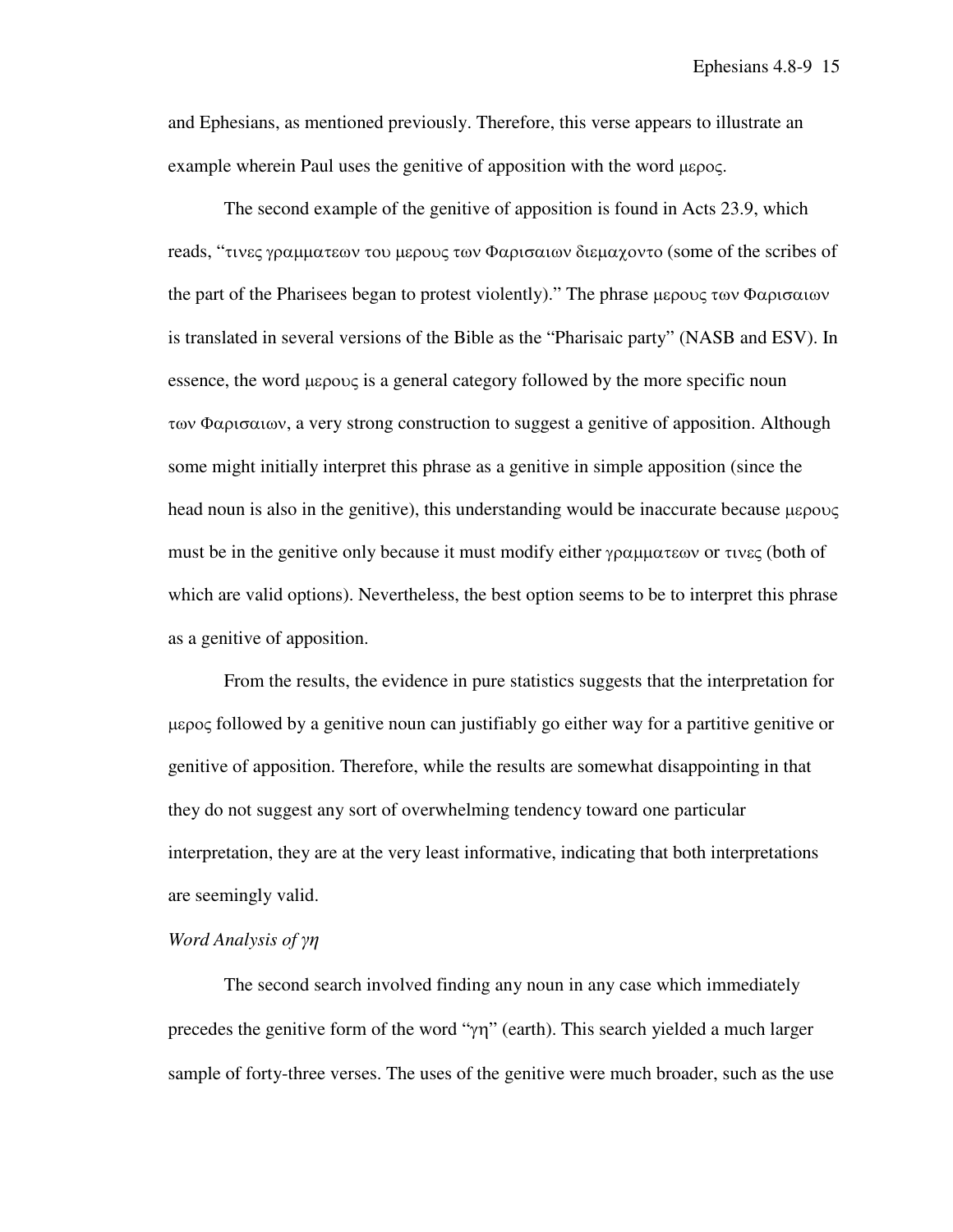of the objective genitive in Revelation 11.4 ("κυριου της γης" or "Lord of (over) the earth"). Examples of the partitive genitive occur in this sample as well, but they do not seem as obvious. One example of the partitive genitive is in Mark 13.27 with the "farthest end of the earth" ( $\alpha$ κρου γης). In this verse, the end certainly appears to be a part of the earth. Other instances of the partitive genitive seem to occur in verses like Matthew 12.40, 12.42, Luke 11.31, and Hebrews 1.10. Although a closer inspection may yield possible variants in interpretation, no obvious use of the genitive of apposition occurred in these forty three verses with the possible exception of Ephesians 4.9. This finding may be significant, since it may suggest a tendency for Greek speakers to shy away from using the genitive of apposition with the word "γης." On the other hand, since content and context ultimately determine grammatical structures, one might argue that the New Testament does not discuss such an idea elsewhere, and so would not use such a grammatical construction.

The third Gramcord search was an attempt to see how many comparative adjectives in any case preceded within two words' space the word  $\gamma$  in the genitive. The intent for this search was to see if any other verse or verses in the New Testament uses some form of comparative adjectives with the earth to describe either Sheol or, more likely, hell. This search returned no results. The lack of results is revealing in that it seems that the New Testament does not tend to use any comparative adjective with  $\gamma$ η to refer to hell.

### *Grammatical Conclusions*

In view of the pure grammatical and syntactical data available, it seems more probable, statistically speaking, for the partitive genitive to be the correct interpretation.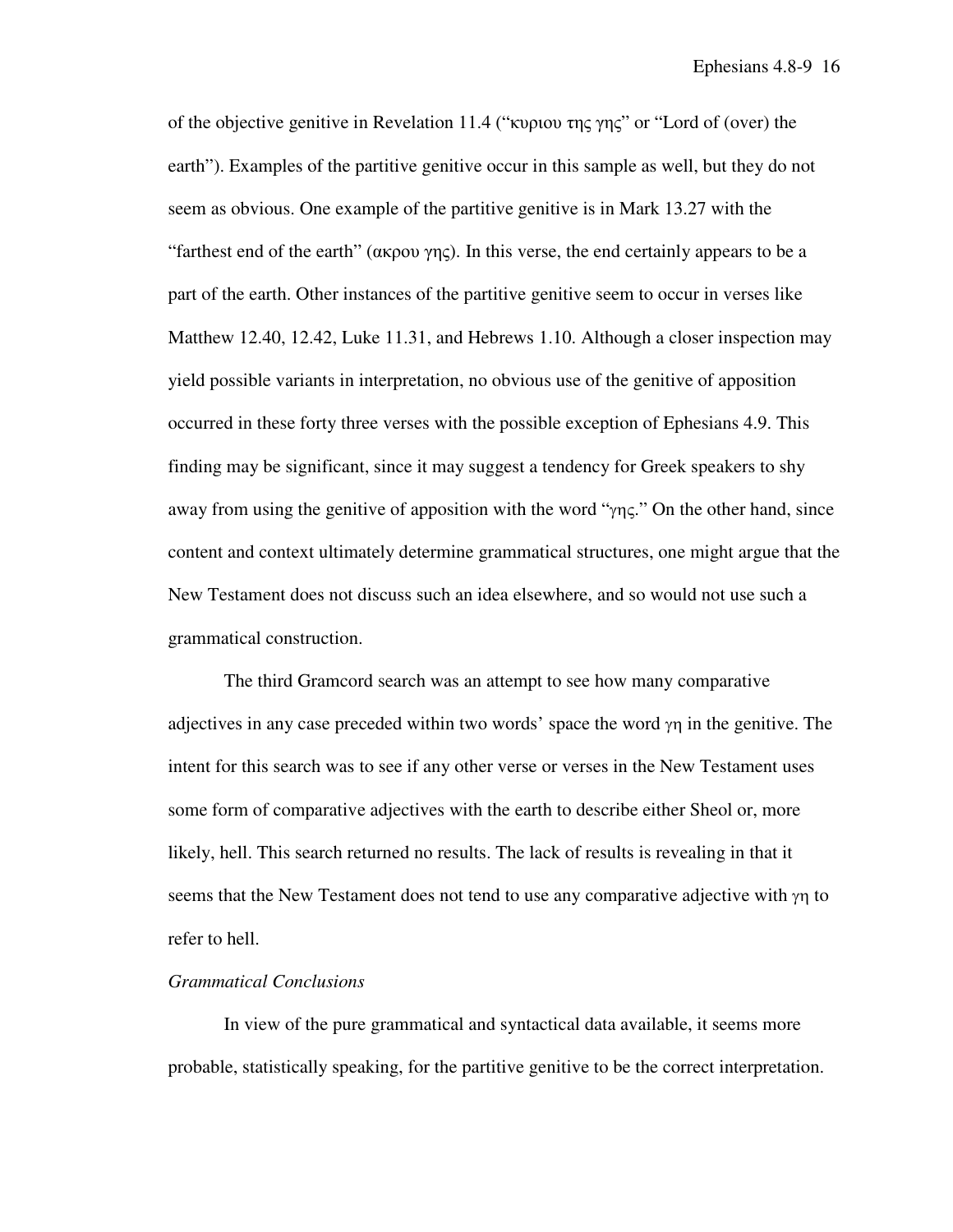It appears that while Greek speakers do not mind using the partitive genitive or genitive of apposition with the word  $\mu \varepsilon \rho o \varsigma$ , the genitive noun γης is almost never used in apposition in the New Testament. Nevertheless, the possibility remains for the partitive genitive, the genitive of apposition, and the comparative genitive, although the option of the comparative genitive seems least likely both from the data and from the other logical considerations.

Since γη does not seem to be used appositionally in the New Testament (except perhaps in Ephesians 4.9), one must consider other factors which would validate interpreting κατωτερα μερη της γης in such a way. Another notable factor to consider is the stylistic tendency of the author of Ephesians. As some have noted, Paul seems to use the genitive of apposition relatively frequently in this epistle, nearly fifteen times by some estimations (Wallace 100). Possible examples of the author's use of the genitive of apposition are found Ephesians 2.20 (although this may also possibly be subjective genitive), and Ephesians 1.1 and 1.2 (as an example of simple apposition). Furthermore, Paul uses the genitive of apposition in other epistles as well, such as in Romans 4.11 ("και σημειον ελαβεν περιτομης" ["and he received the sign of circumcision"]), and 2 Corinthians 1.22 ("και δους τον αρραβωνα του πνευματος" ["and gave the guarantee of the Spirit"]). Therefore, because of the author's tendency toward using the genitive of apposition, the pure statistical data ought not skew the interpretation one way or the other. Rather, it ought to demonstrate the valid possibilities of interpretation: the genitive of apposition, the partitive genitive, and (less likely) the comparative genitive.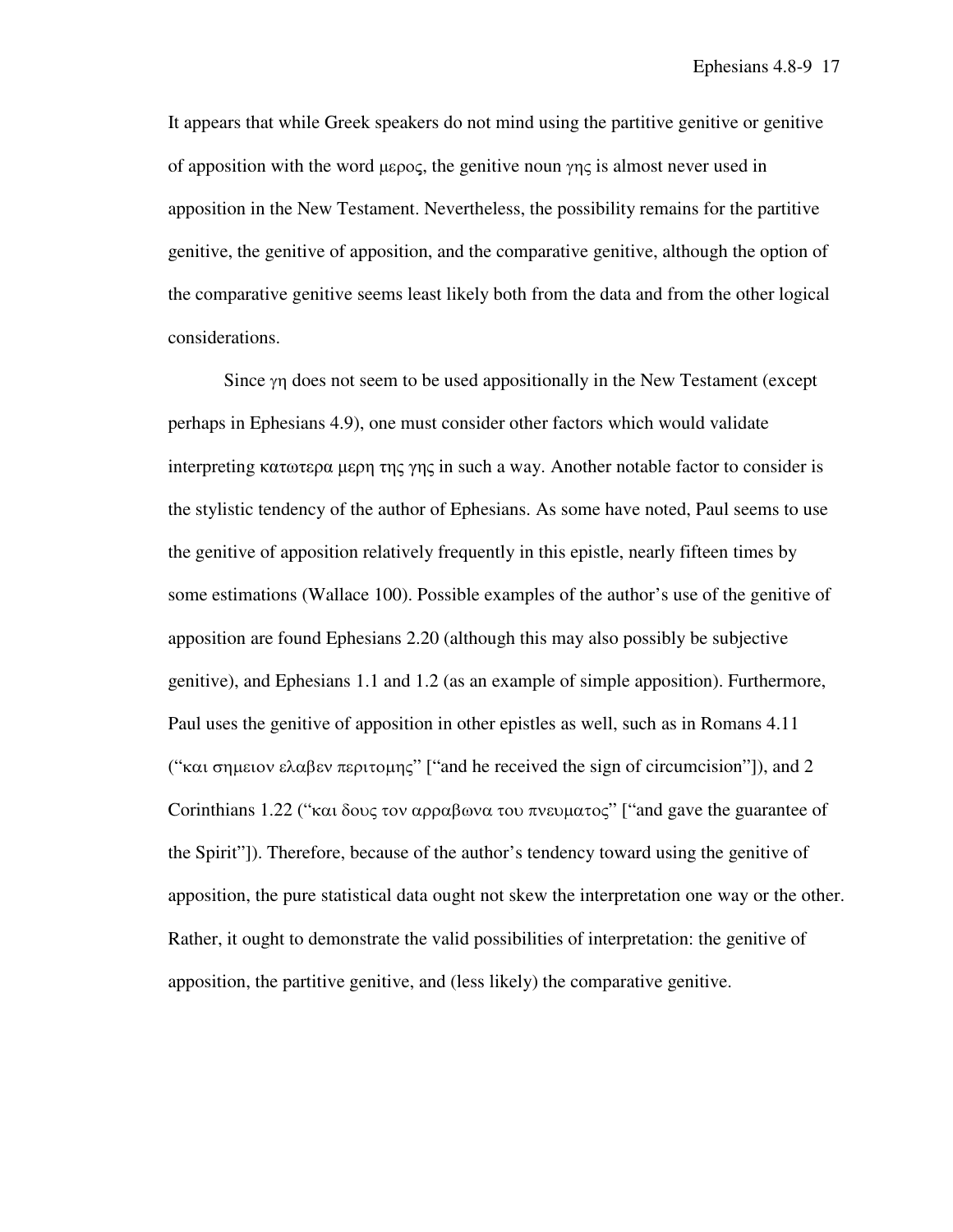Contextual and Historical Background of Ephesians 4.8 and Psalm 68.18

 After having discussed the grammatically possible options for interpreting κατωτερα µερη της γης, it becomes necessary to broaden the scope of the passage to the context of the previous verse, Ephesians 4.8. This verse is a quotation of Psalm 68.18, although some modified language exists in the quote, most notably in changing the word "received" to "gave." In Ephesians, Paul quotes the Psalmist as saying "When He ascended on high, He led captive a host of captives and gave gifts to men." However, the NASB translates Psalm 68.18 as follows: "You have ascended on high, You have led captive Your captives; You have received gifts among men, Even among the rebellious also, that the LORD God may dwell there."

Upon comparing Psalm 68.18 with Ephesians 4.8, it seems that Paul misquotes or distorts the verse by replacing the word "received" with the word "gave"—two seemingly very different words in meaning (at the very least to the English speaker). The question that arises, then, is this: How can one justify changing a verse so drastically to prove a point? In order to answer the first issue of the translation of Psalm 68.18, its context and historical background need to be examined, followed by the different possible interpretations, including traditional rabbinic interpretations in order to best explain this difference. Such information will provide understanding of the issues involved both in Paul's quotation and how he applies the verse to Christ's ascent and descent in Ephesians 4.9.

#### *The Context of Psalm 68*

First, then, it is important to look at the context from which Paul draws his reference in order to determine the proper idea to which he compares Christ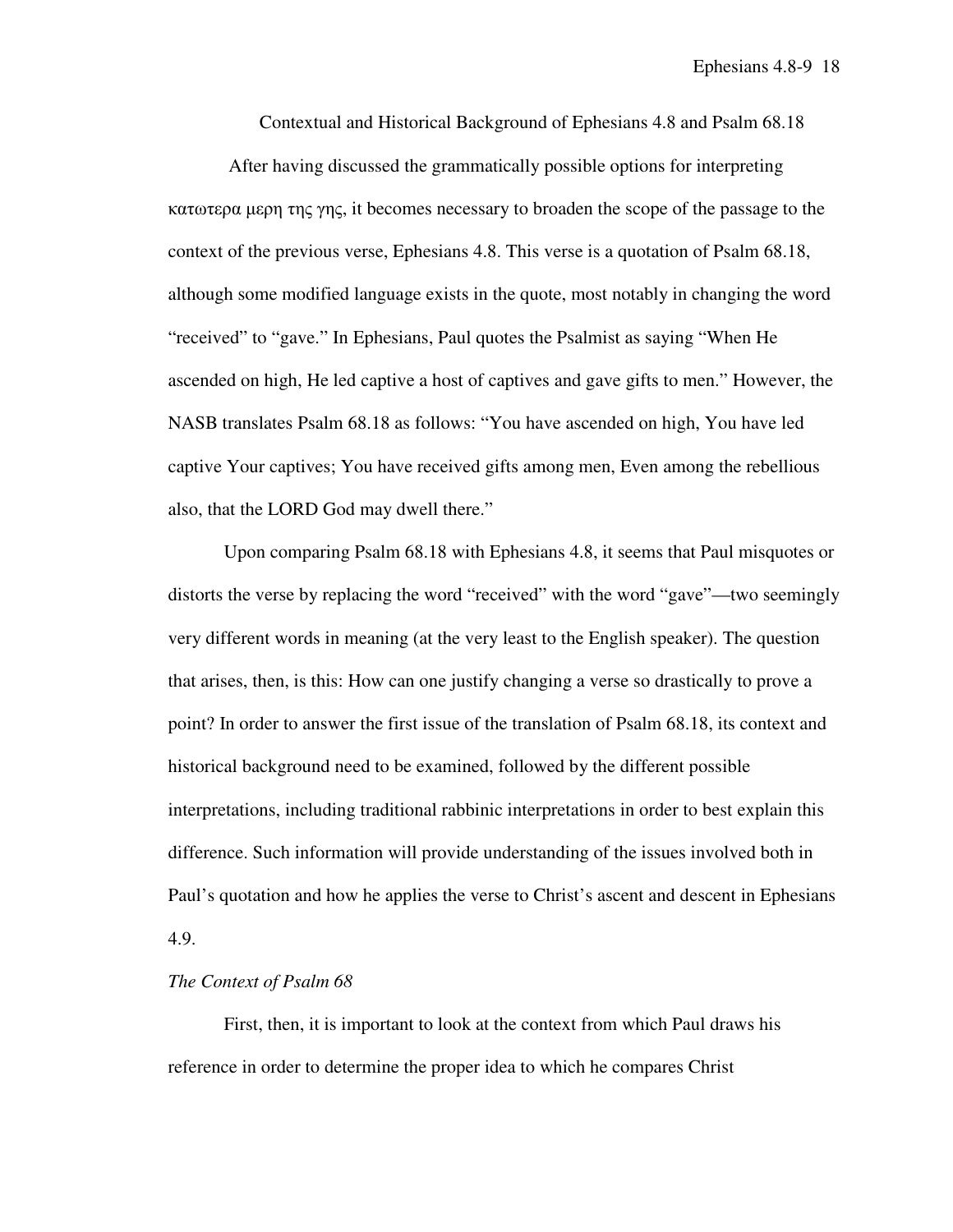metaphorically. Psalm 68 is largely a psalm of praise to God for what He has done in the history of Israel. According to the superscription in Psalm 68, this is a "Psalm of David." If one interprets this superscription in a traditional way, the meaning is that the psalm was written by David. In part because of the superscription, many believe that David is the subject of much of this psalm, including verse 18. However, not all commentators agree on such an interpretation for verse 18.

# *Psalm 68.18 in Reference to Moses*

Assuming Davidic authorship, some commentators, including several ancient Jewish rabbis, maintain that in the context of the passage, the event that best fits the description of ascending on high and leading captivity captive is not in reference to David, but rather refers to Moses receiving the Torah (Gruber 449). The argument some scholars have made is that Paul would have had this understanding in his mind when referencing this verse because of the rabbinic literature of the time and its influence on his thinking though they will also admit that dating this literature before the time of Ephesians is difficult (Harris 64).

Contextually, there is merit in understanding the passage in this way. Psalm 68.7- 10 speaks of Moses receiving the Torah and verse 17 again references Yahweh's presence at Mt. Sinai. Thus, the phrase "You have ascended on high" speaks of Moses ascending Mt. Sinai, while "You led captive your captives" refers to him leading the Israelites through the wilderness. The reference to "receiving gifts among men" is a reference to receiving the Torah from God and then in turn giving the words to the people (65). Some will also state that even though the "rebellious" mentioned in verse 18 may seem to more appropriately fit war captives, they will note that viewing the Israelites as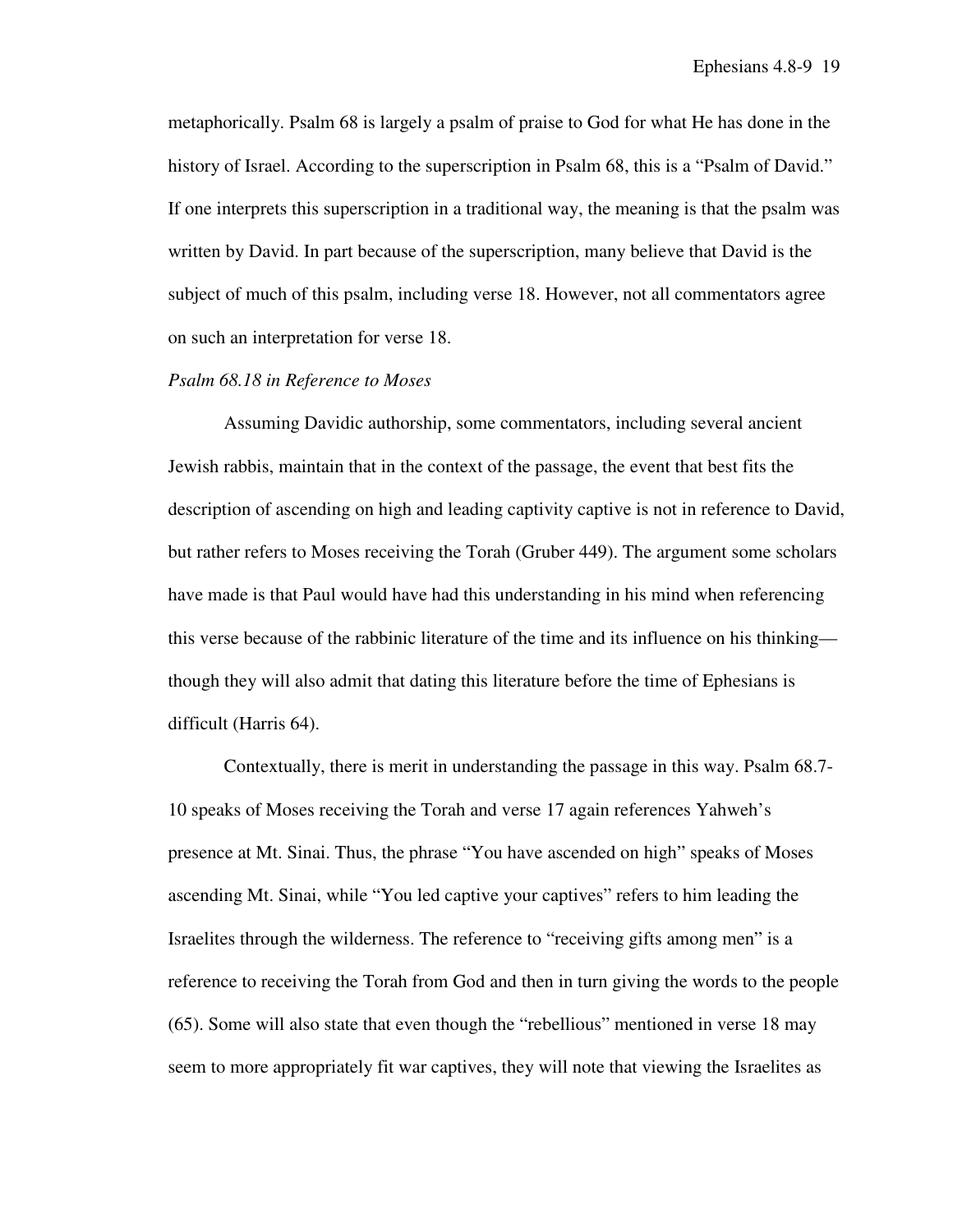rebellious is certainly valid in the context of the chapter—especially in verses 5-6 (O'Brien 292). Another interesting point about viewing the verse in this light is that it makes the descent *subsequent* to the ascent. Such an observation is significant because it would allow the verse to be interpreted to mean that the descent could symbolize the Holy Spirit descending on the Christians on the day of Pentecost after the ascent of Christ (Harris 180).

## *Psalm 68.18 in Reference to David*

However, several discrepancies exist with this hypothesis. Even though Mount Sinai is referenced in the preceding verse, it is used only as a simile in the broader context of the presence of God at Mount Zion and a war scene with a multitude of chariots, later followed by a glorious procession (Psalm 68.15-27). Therefore, it would seem to be a rather drastic change in thought even though the chapter does at one point speak of Mount Sinai.

Secondly, the purpose of ascending on high, leading captivity captive, and receiving gifts is that God might have a place to dwell. Mount Sinai, although certainly filled with the presence of God in Exodus, would not seem to fit well as a location where God would dwell in any permanent sense. Mount Zion, on the other hand, is much more logical as a permanent dwelling place for the Lord, since it would soon be the location for the temple which held the Ark of the Covenant.

Lastly, leading captivity captive fits more naturally in the context of those who have been conquered in war. Since Moses led the children of Israel as those already freed from slavery in Egypt, it would seem unusual to refer to Moses leading them as one leading a host of captives. This argument is perhaps the strongest argument against the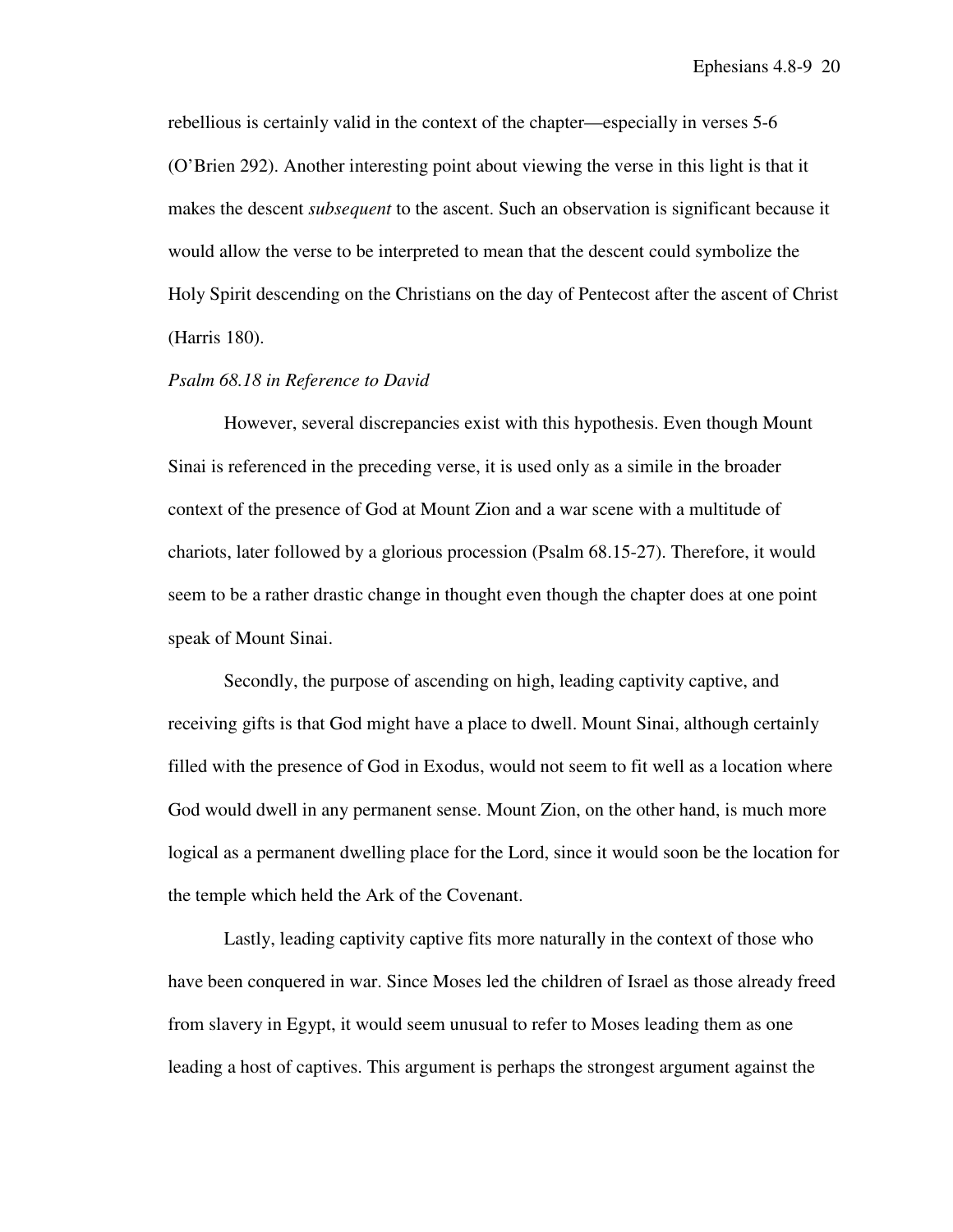hypothesis that the verse refers to Moses and the Torah. This point becomes even clearer when one understands in greater detail the context of slavery and, in particular, war captives in the Old Testament.

## *Slavery in the Old Testament*

Indeed, one of the most critical aspects in understanding Psalm 68.18 is the idea of captivity and slavery. Although to the modern reader slavery may seem foreign, uncivilized, and unethical, nearly all cultures have, in some form or other, imposed slavery on other people (Hopkins 6). The ancient Hebrew culture was no exception. The Old Testament records instances wherein the Hebrew people would both enslave and become enslaved to other nations (e.g., Lev. 25.39-55, Deut. 20.10-14, 1 Sam. 4.9, 30.3, II Chron. 28.8).

Slavery during the Old Testament period was a common practice. Indeed, the Ancient Near East was full of slavery in countries such as Babylon, Assyria, and Egypt (Mendelsohn 2). Primarily, these slaves were used as laborers for all aspects of simple labor in society (3). Ancient Eastern countries obtained slaves through methods such as conquering other cities and taking captives, buying slaves from their own countries as well as from other countries, and obtaining them through dowries and inheritances. The Hebrews, too, also practiced slavery as a cultural norm of their time. The Old Testament certainly makes provision for the Hebrews to have slaves, but what was the nature of slavery?

Leviticus 25 is perhaps the single lengthiest legal discourse on Hebrew slavery, including the boundaries to which the slave owners must adhere. Although Hebrews could own both fellow countrymen and pagans as slaves, the law imposed fewer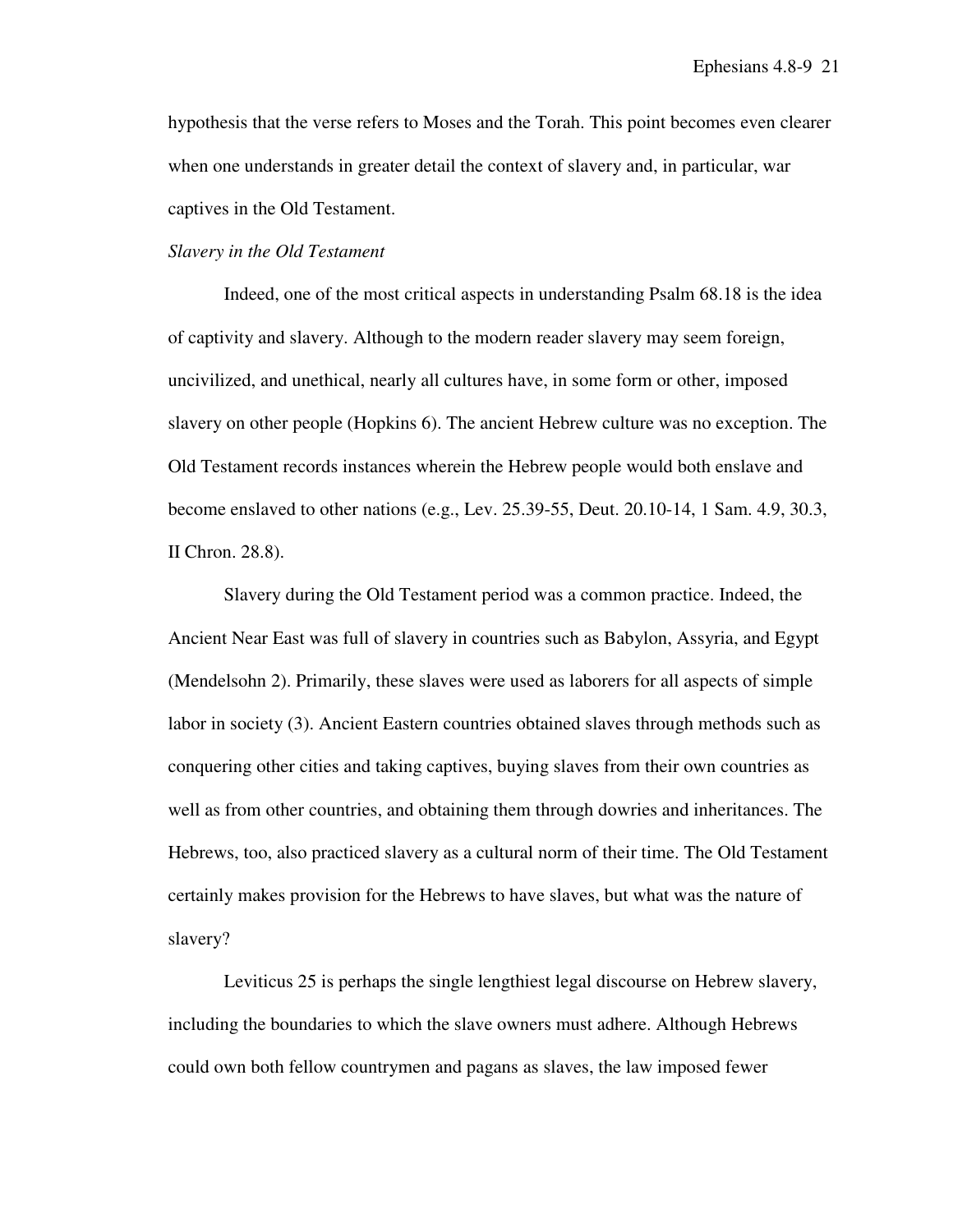restrictions on those who owned slaves from other nations. For example, Hebrews could take those who were from other countries as permanent slaves, whereas a Hebrew slave could not become a permanent part of the family inheritance (Leviticus 22.44-66). Thus, this section in the Mosaic Law makes a clear distinction between those slaves that could theoretically be gained through war with foreign nations and those which were "domestic" slaves.

A final point to make in addressing the issue of slavery is how the Hebrews were allowed to obtain slaves. According to Leviticus, one could purchase slaves from among the nation of Israel as well as from foreigners (Lev. 25.39-44). However, another way to gain slaves was indeed to capture them through battle and take them as war captives. For example, in 1 Samuel, the Philistines feared that the Israelites would fight against them, conquer them, and take them prisoners as captives of war (1 Samuel 4.9). Likewise, in this passage the Philistines mention that the Hebrew people had already served them as slaves.

However, taking war captives and making them slaves was not a practice limited only to the Hebrews and Philistines. Indeed, the Sumerians, Babylonians, Assyrians, and other ancient cultures practiced this tactic as well (Mendelsohn 1). When ancient kings went to battle against another nation and were victorious, they would take the survivors of the losing side hostage, bring them back to the conqueror's country, and force them to serve as slaves (1). Therefore, this practice was not by any means foreign to the ancient world, but rather was common both among the Hebrews as well as other nations.

This concept of capturing foreigners and enemies of the kings and returning them to the country as slaves is important to the context of Psalm 68. Since this was a practice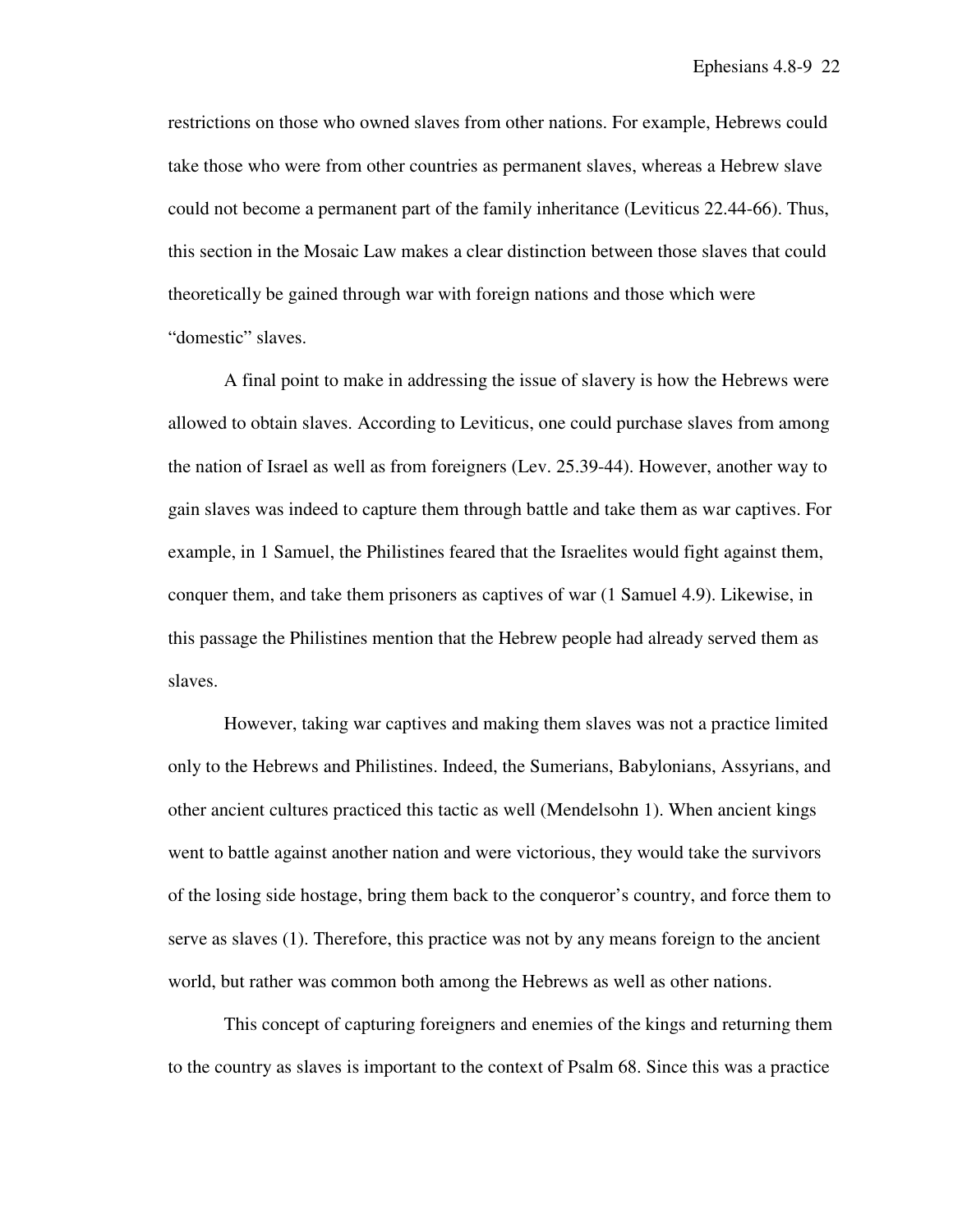that would have been well known to the Hebrew people, when Psalm 68.18 says, "You have led captive your captives," the images that this passage would evoke may well have been more closely associated with slavery than with the Israelites wandering in the desert. It may indeed be more probable that this phrase is a picture meant to allude to war captives who have lost a battle. Therefore, in view of the cultural practice of slavery and how well it would fit into the context of Psalm 68.18, along with the other reasons previously mentioned, it seems more reasonable to assume that David in this psalm has in mind a military victory rather than the Hebrews in the wilderness at Mount Sinai. *Spiritual Spoils* 

Psalm 68.18 also speaks of receiving gifts among men. Again, in the historical context the concept of obtaining spoils from the war (including the captives themselves) seems to fit better than Moses receiving anything from the children of Israel. The picture here is that the army has descended Mount Zion, defeated the enemy, taken the spoils of the war, and now distributes those spoils to those in the city. In view of some of the "spoils" being those captured from the opposing army, the immediate reference to the "rebellious" seems better understood as those who were David's enemies than as the children of Israel.

While some scholars may still maintain that this verse references Moses receiving the Law, others understand the passage to refer specifically to David ascending to Mount Zion in the context of bringing the Ark of the Covenant to Jerusalem (Barnes 202). This historical event is recorded in 2 Samuel 5.6-10 and 1 Chronicles 11.4-9, wherein David travels with his army from Hebron up to Jerusalem in order to conquer the Jebusites who live in the city. However, 2 Samuel and 1 Chronicles both record very little of the details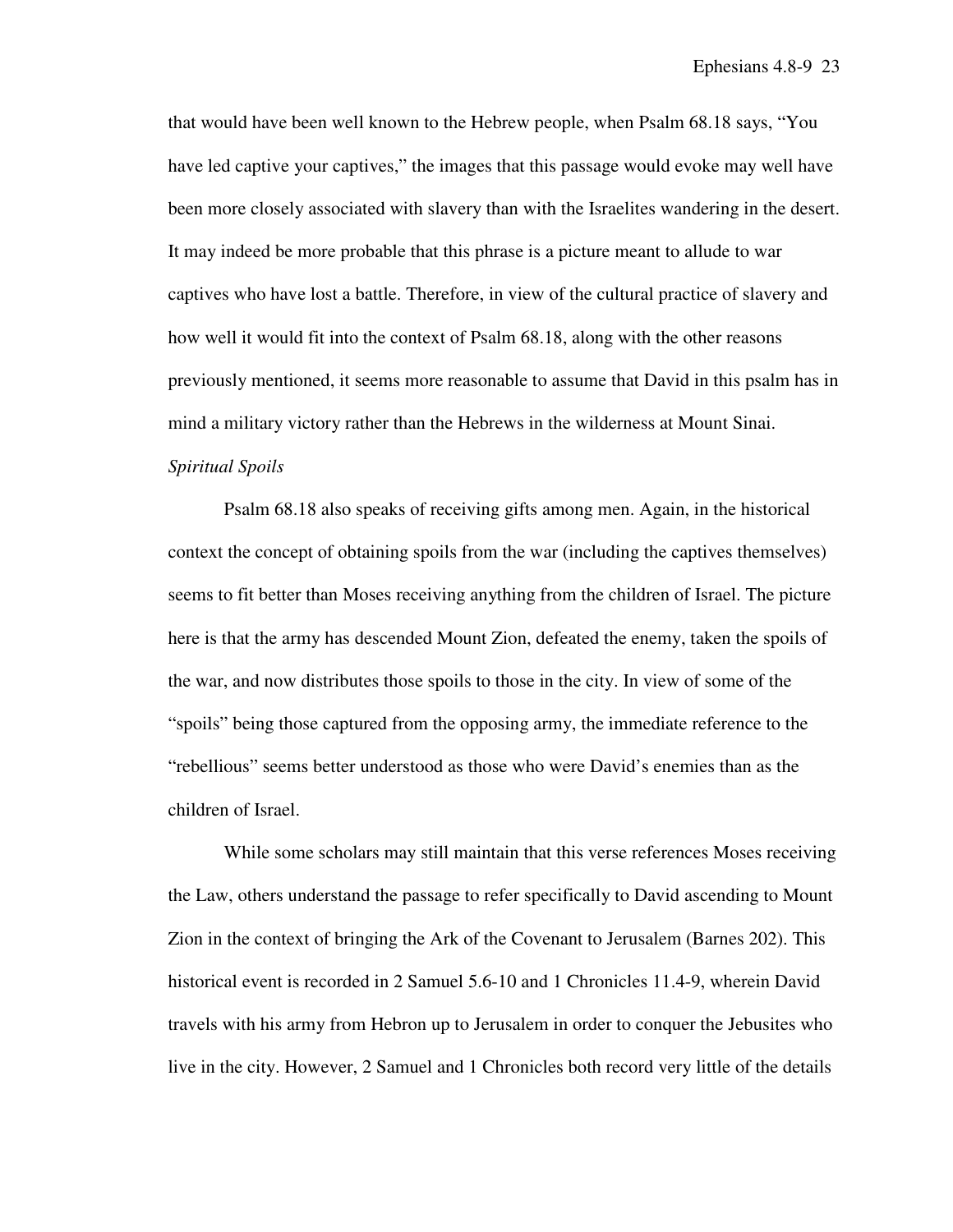of the battle—especially in reference to whether they took anyone from the city as captives and made them slaves. The most that the books state of the battle's details is that Joab and his soldiers penetrated the Jebusites' defense by climbing through the water shaft to gain entry into the city (1 Samuel 6.8; 1 Chronicles 11.6). Nothing, however, is explicitly said about David taking slaves from Jerusalem.

The only note that might hint toward any sort of slavery is that David "took more concubines and wives from Jerusalem, after he came from Hebron; and more sons and daughters were born to David" (1 Samuel 5.13). Although this verse does not directly record David as having slaves, it seems at least to open the possibility that David may have led a group of captives from the conquered city. If such is the case, then when David comes from the house of Obed-Edom with the Ark of the Covenant and ascends the Mount Zion, it may be that David led a host of captivity with him. Such a hypothesis would certainly shed light on the background of the psalm and thus make one's exegesis much more straightforward.

After considering all the different possible options, it seems the most likely that a correct exegesis understands Psalm 68.18 in the context of a king returning victoriously from battle, and possibly in the context of David ascending Mount Zion to prepare the way for the Ark of the Covenant. With this understanding, Paul's metaphorical application of this verse in Ephesians 4.8 for Christ becomes vividly descriptive. Therefore, in view of all the topics covered including the grammatical, syntactical, contextual, and historical aspects of this verse, the exegetical and theological implications can now be articulated much more intelligently.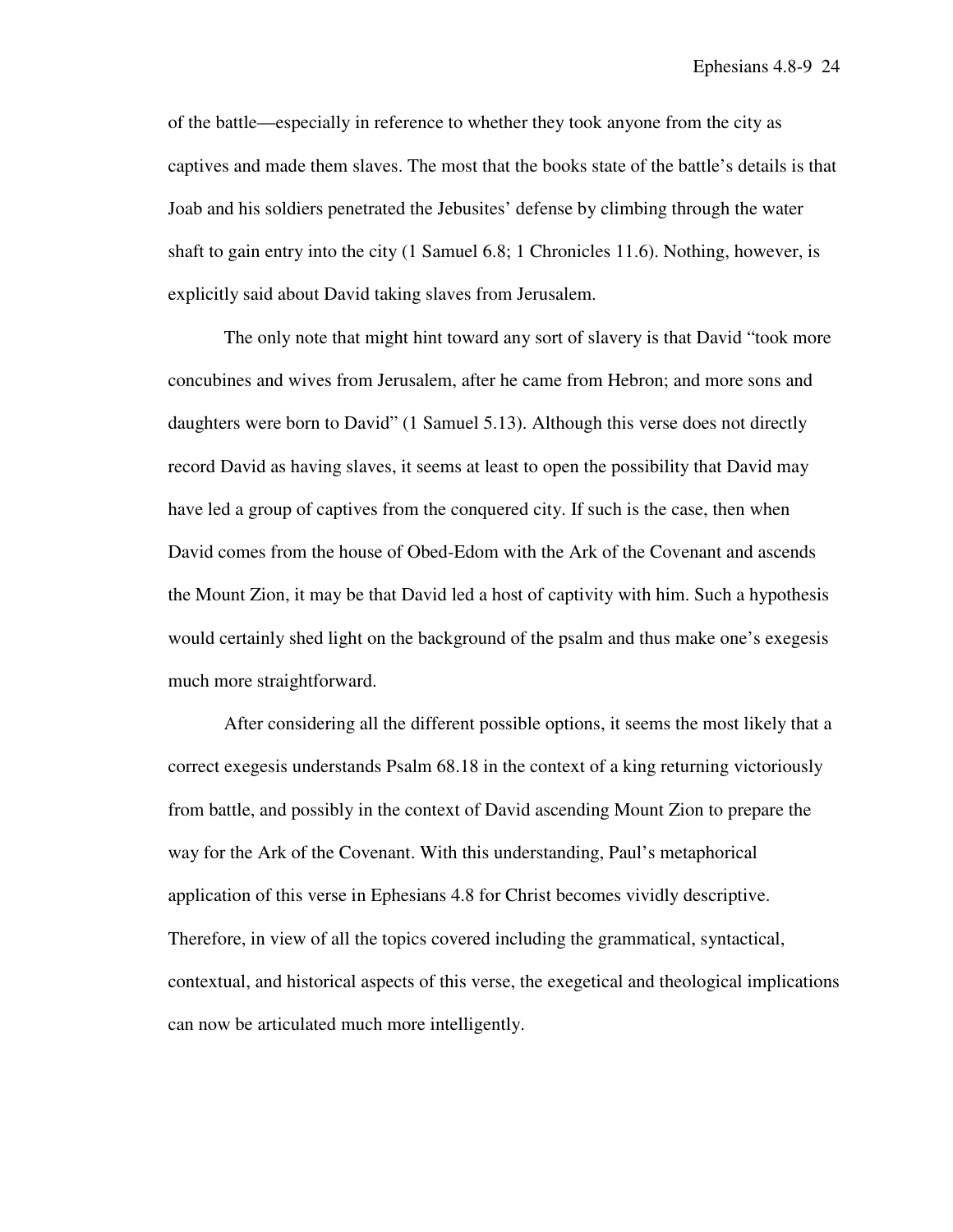#### Piecing the Information Together

 As mentioned earlier, Ephesians 4 addresses the practical application of how one ought to live in view of the abundant spiritual blessing that God has given (which Paul discusses in chapters 1-3). Specifically, after having listed in verses 5 and 6 all the aspects which believers have in common such as one Lord, faith, baptism, and God, he then shifts to the spiritual differences among the church, namely, the spiritual gifts. In order to prove from Scripture that Christ gives gifts to each member of His body, Paul quotes Psalm 68.18. The New King James Version translates the passage as follows: "Therefore He says: '*When He ascended on high, He led captivity captive, And gave gifts to men*.'" These three clauses seem to represent metaphorically three aspects of Christ's work of salvation and in the church.

 First, the ascension almost undoubtedly references Christ's returning to heaven after having been crucified. Just as the Hebrew king returned from battle victoriously and ascended Mount Zion as a conqueror, so Christ ascended into heaven having returned victoriously. It seems that the majority of scholarship interprets the clause in this way (Lloyd-Jones 284). Thus, as Paul later points out in the next verse, His ascent into heaven also implies descending to the "lower parts of the earth" and conquering the enemies of that territory. In view of war captivity, the correct interpretation of the κατωτερα μερη της γης seems more evident. However, exactly who comprise the "captivity" in the second clause?

Two views seem possible. One interpretation, in view of historical captivity and slavery, is that the enemies of Christ are seen as fallen angels who have been conquered through His death, resurrection, and ascension (Eadie 287). This view is certainly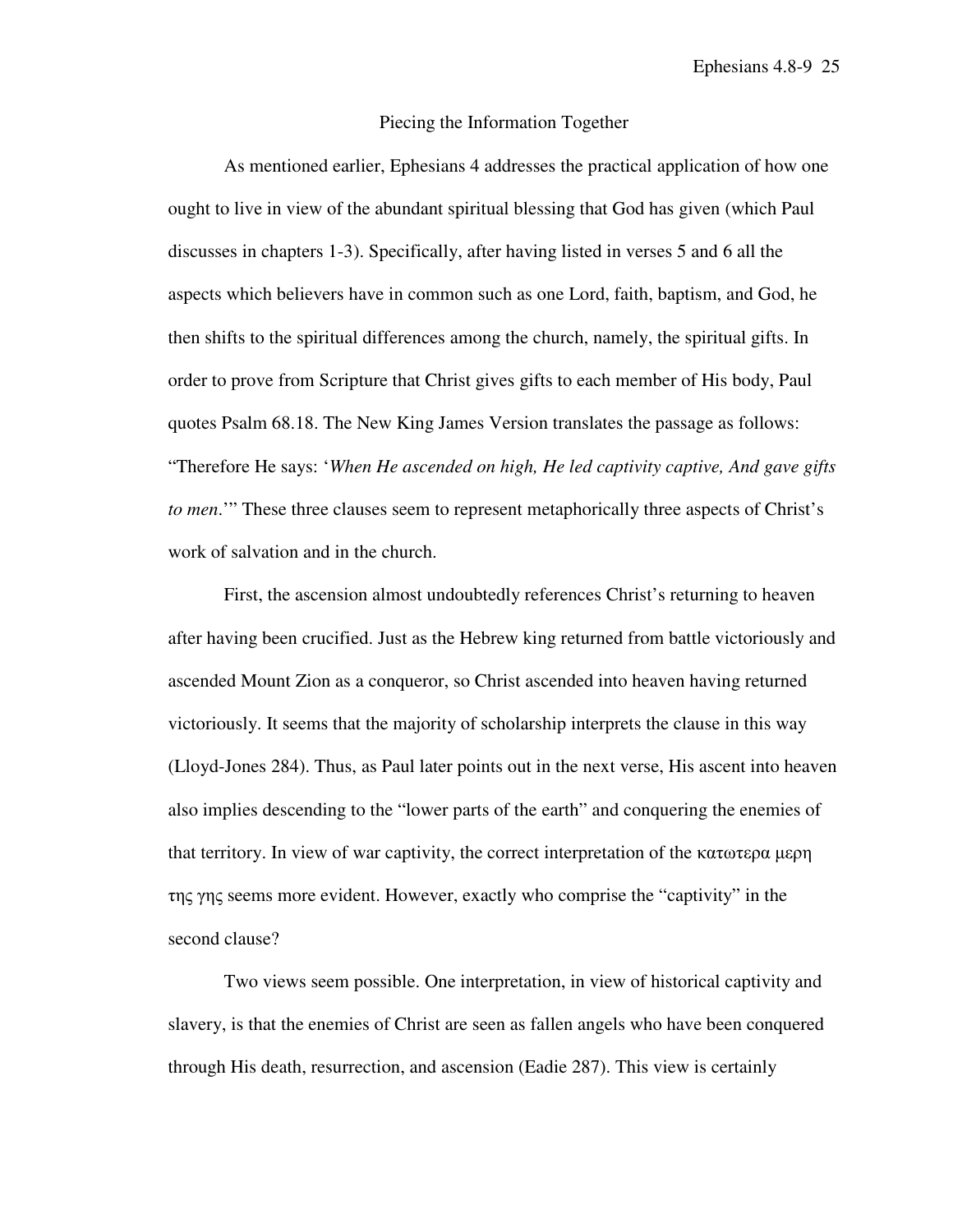plausible, especially considering that Paul also speaks of a similar topic in Colossians when he refers to the enemies as "principalities and powers," stating that "[Christ] made a public spectacle of them, triumphing over them in it" (Colossians 2.15 NKJV). Such an interpretation implies that this verse means that Christ has, in one sense, conquered all of His enemies—both physical and spiritual—through His work on the cross.

Another view, held by many of the early church fathers, maintains that the captivity is composed of those who had formerly belonged to the enemy army (Satan and the sinful nature) and have now been made captives to Christ (287). Such an understanding would seem to correspond well with the overall theology of Ephesians, which emphasizes the reconciliatory work of Christ who redeemed those who "formerly walked according to the course of this world, according to the prince of the power of the air, of the spirit that is now working in the sons of disobedience" (Ephesians 2.2). This interpretation is also reasonable in that it harmonizes with Ephesians 4.11, which says, "και αυτος εδωκεν τους µεν αποστολους, τους δε προφητας, τους δε ευαγγελιστας, τους δ ε ποιµενας και διδασκαλους (And He Himself gave some to be apostles, and some to be prophets, and some to be evangelists, and some to be pastors and teachers)." Because of the proximity of the war captives in verse 8 to the " $\tau \text{ov}_\mathcal{S}$  (some)" in verse 11, it seems most reasonable to interpret this definite article as anaphoric, referring to the members of the captivity. An important point to mention is that the list of gifts in Ephesians 4.11 are not meant to be exhaustive. Thus, the "captivity" in verse 8 would include those with other gifts as well. The point is, however, that the members of the captivity include the apostles, prophets, evangelists, and others.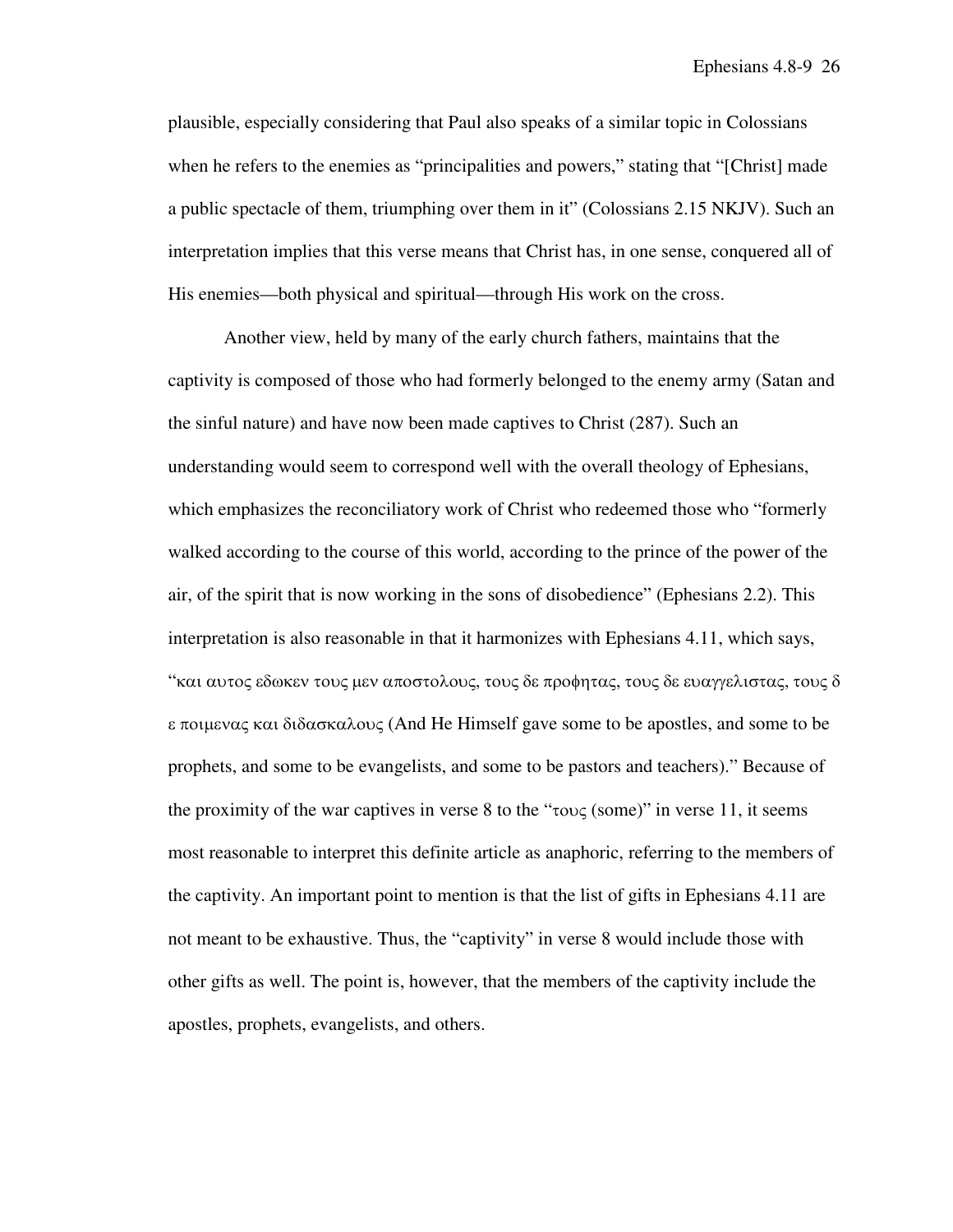On this point, scholar Ernest Best also believes that the "gifts" are actually the people themselves, not gifts *to* the people (197). Therefore, the verse appears to indicate that Christ descended from Heaven and fought a battle in which He took captive those enslaved by Satan. It would be more reasonable to assume, then, that the battle Christ fought was on earth, since the captivity consists of the redeemed church (the alternative theoretically being that Christ went down to hell itself to take out the captivity who would later become apostles, prophets, evangelists, pastors, and teachers—an unconventional and far less appealing proposition). In light of this understanding, and because of the valid possibility for understanding κατωτερα µερη της γης as a genitive of apposition, the best exegesis seems to be that Ephesians 4.8-9 does not speak of Christ descending into hell, but rather of his descending to earth to conquer sin and redeem His church through the cross and the resurrection.

The final issue in the passage, as seen earlier, is that Paul writes, "gave gifts to men," instead of, "received gifts among men." Semantically, these two ideas would appear to be opposite. If, then, Paul wishes to convey a metaphor of Christ conquering, one wonders how he can rationally change the word "received" to "gave" without damaging the text in its accuracy or even validity. Because the Septuagint translates the word for "receive" as  $\lambda \alpha \mu \beta \alpha \nu \omega$  (take or receive), one cannot appeal to the Septuagint as the reason for the change, since  $\lambda \alpha \mu \beta \alpha \nu \omega$  cannot be understood to mean give in any sense (Bauer 464-465).

Scholars have posed several options which might reconcile this seeming inaccuracy, including interpreting the Hebrew word for "receive" as "give," suggesting that Paul had a faulty memory or a bad manuscript, or that he was reading the quotation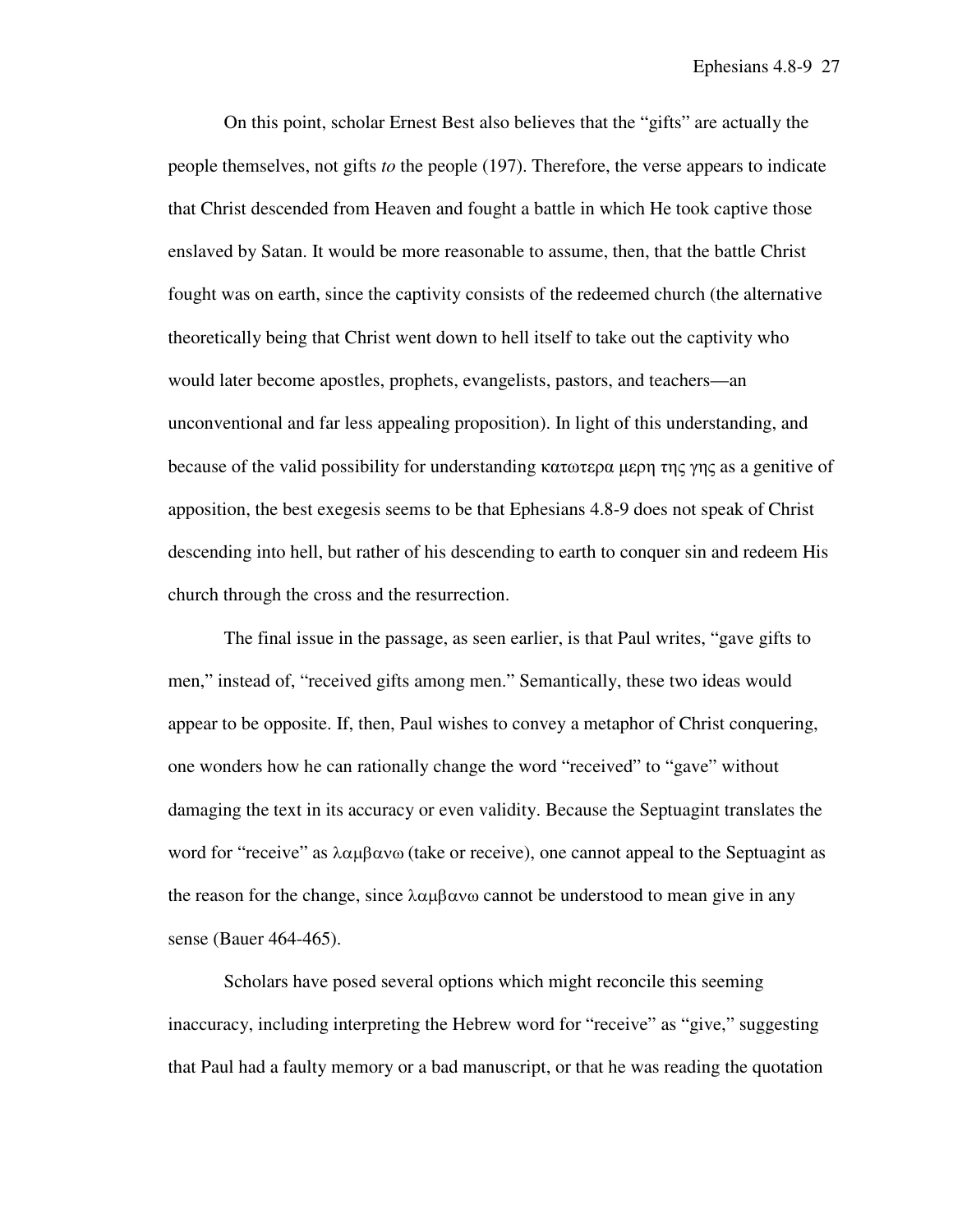from a translation of the Psalms which used the word "give" instead of "receive" (O'Brien 290). However, in view again of the historical context of war captivity, perhaps the best explanation is simpler than the previous suggestions. Some scholars hold that Paul is not intentionally misquoting or using a faulty manuscript as reference. Rather, he is merely broadening the scope of what Psalm 68.18 speaks of, and pictures Christ both receiving gifts as the spoil from the defeated enemy and distributing the gifts to those among His army (Lloyd-Jones 150). The theological implication with this view, then, would be that Christ has not only conquered His enemies, but has also, because of His victory, distributed the "spoils" (symbolic of spiritual gifts) to those of His kingdom. Such an interpretation seems to fit well using the metaphor of ancient Hebrew captivity.

## **Conclusion**

The findings, then, of the entire study lead to a conclusion which must take into account the grammar, context, and history of the text. After considering numerous relevant aspects to this passage, the best interpretation seems to be that Ephesians 4.8 speaks of a Davidic King descending from Mount Zion, conquering the enemy, ascending Mount Zion with captives from the enemy army, and then distributing the war spoils, which are captives, to his army as gifts. Paul then takes this image metaphorically to represent Christ descending to the lower parts, namely, the earth, conquering sin, returning with those who had been enslaved by Satan, ascending back to heaven, and delivering the "gifts," namely those who were captives, to the church.

Because modern readers are generally unaware both of the grammatical possibilities for interpretation as well as the culture and history behind Hebrew life in the Old Testament, the metaphor which Paul uses might easily escape their full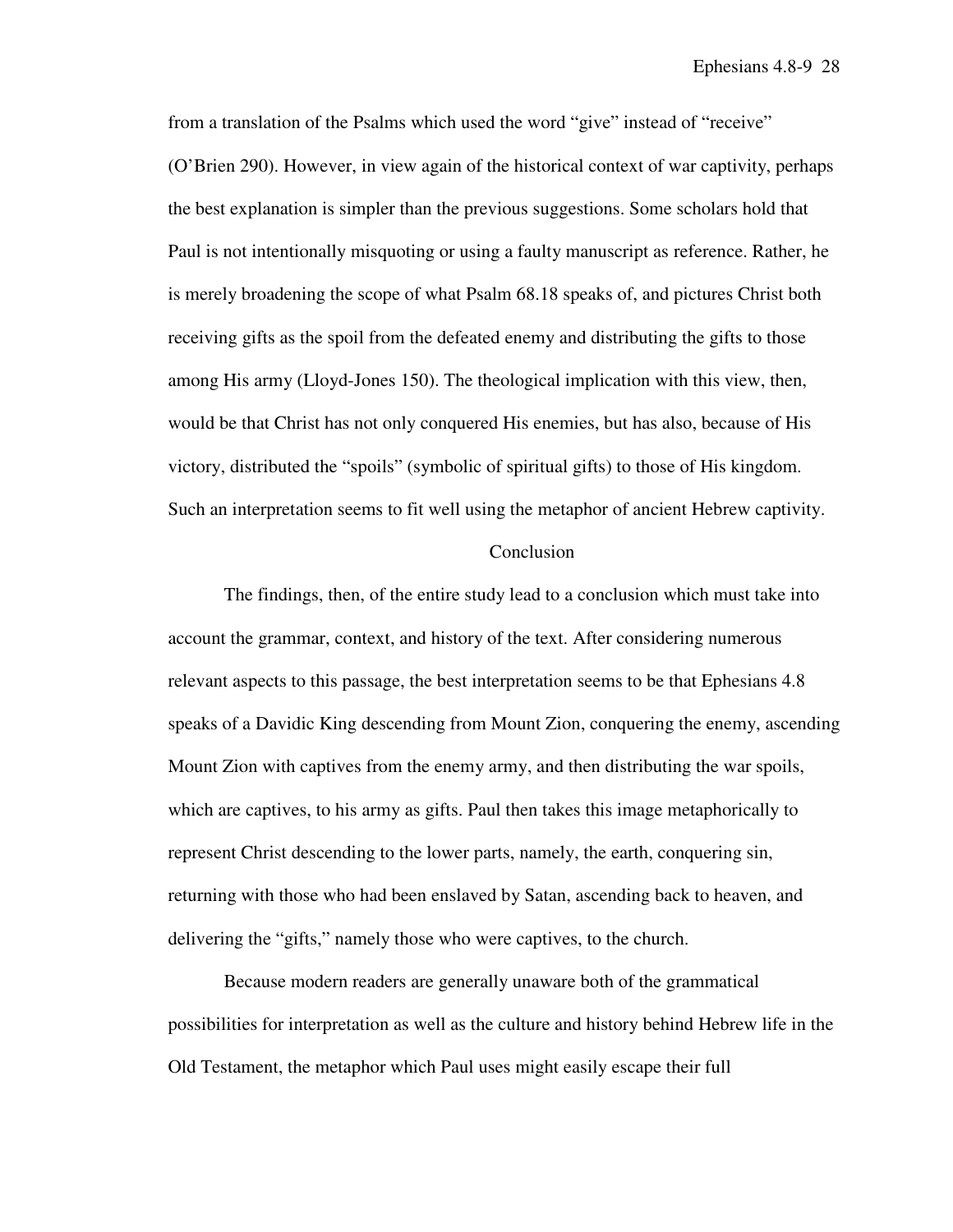comprehension. Only after one understands the grammatical, syntactical, contextual, and historical aspects of the passage can one begin to grasp both the meaning and some of the finer nuances to the text of Ephesians 4.8-9. Admittedly, even a study such as this does not automatically reveal the exact meaning of a verse. There is certainly the possibility of error in understanding even after evaluating so many different valid options. Nevertheless, such a study undoubtedly sheds light on important aspects to consider. To remove a passage from its culture is to remove a vital aspect of context. To ignore grammatical considerations is to search blindly for meaning. However, when one takes time to investigate a text at each level of exegesis, one will undoubtedly reap better insight into the finer meanings of the Scriptures.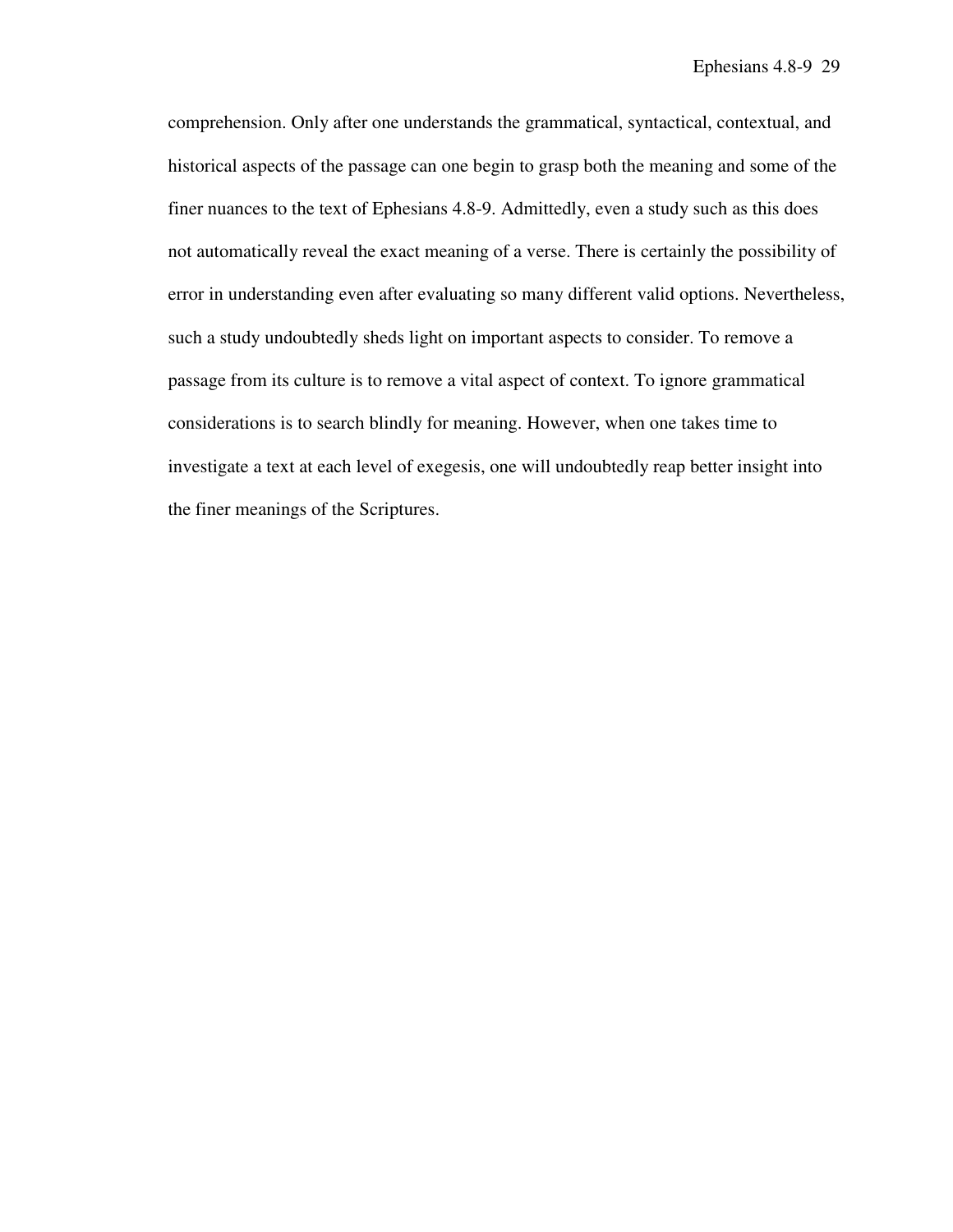## Works Cited

- Aland, K., and B. Aland. The Text of the New Testament. Trans. E. F. Rhodes. Grand Rapids: Eerdmans, 1987.
- Barnes, Albert. Psalms. Notes on the Old Testament. Vol. 2. Grand Rapids, MI: Baker, 1870.
- Bauer, Walter. A Greek-English Lexicon of the New Testament and Other Early Christian Literature. Trans. William Arndt, Felix Gingrich and Frederick Danker. Chicago and London: U of Chicago P, 1958.
- Best, Ernest. Ephesians: A Shorter Commentary. New York: Clark, 2003.
- Best, Ernest. "Who Used Whom?" New Testament Studies 43 (1997): 72-96.
- Eadie, John. Commentary on the Epistle to the Ephesians. Edinburgh: Clark, 1883.
- Harris, W. H. The Descent of Christ: Ephesians 4:7-9 and Traditional Hebrew Imagery. Grand Rapids: Baker, 1998.
- Hoehner, Harold. Ephesians: An Exegetical Commentary. Grand Rapids: Baker, 2002.

The Holy Bible, English Standard Version. Wheaton, IL: Good News, 2001.

Hopkins, John Henry. A Scriptural, Ecclesiastical, and Historical View of Slavery. New York: Negro UP, 1969.

Gramcord. Vers. 2.6. Vancouver, WA: 2005.

- The Greek New Testament. Aland, Barbara, K. Aland, et. al. (eds.). 4<sup>th</sup> ed. Münster: Biblia Druck GmbH Stuttgart, 1993.
- Gruber, Mayer. Rashi's Commentary on Psalms. Leiden, Netherlands: Koninklijke Brill NV, 2004.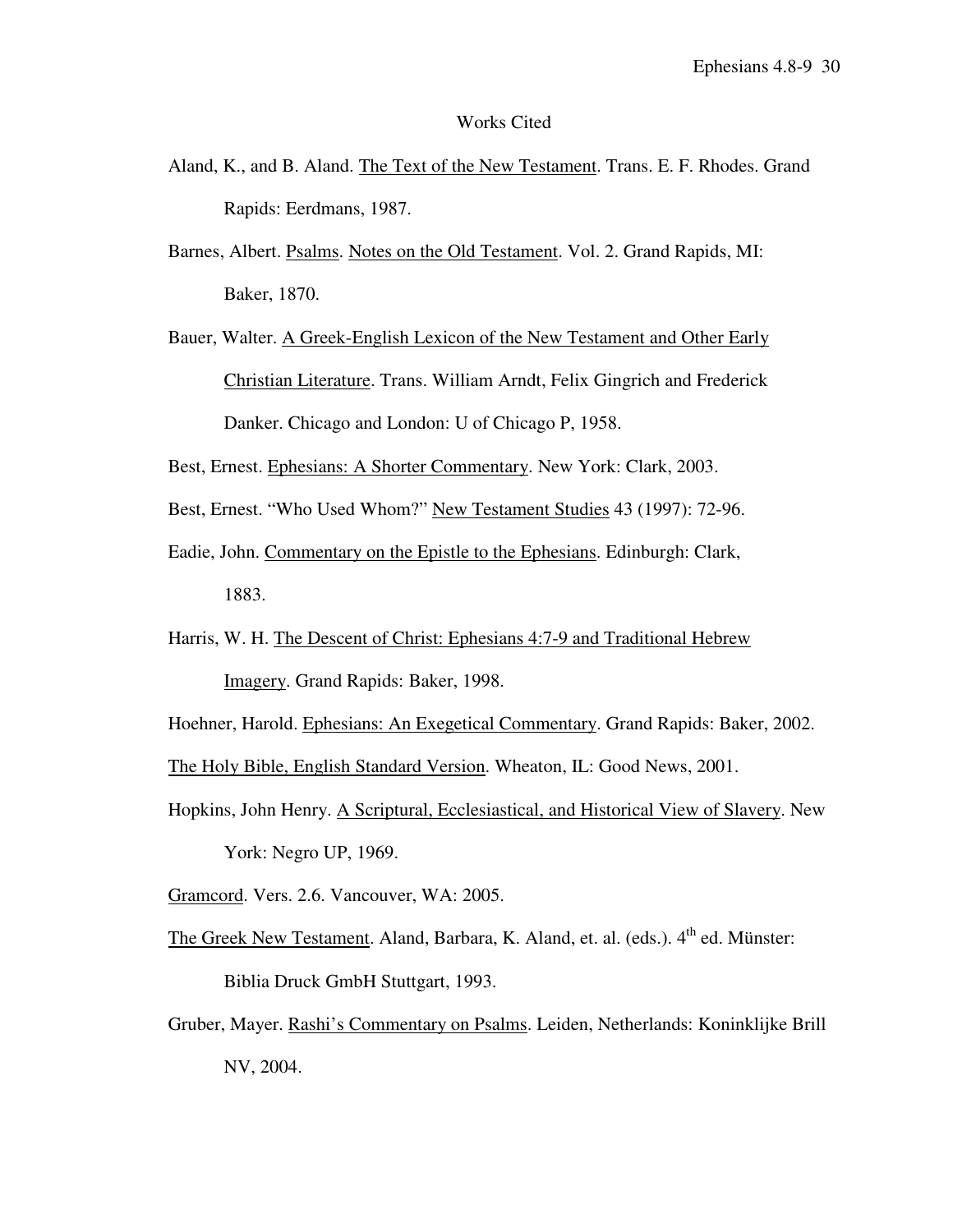- Lincoln, Andrew. Word Biblical Commentary: Ephesians. Vol. 42. Dallas: Word, 1990.
- Lloyd-Jones, D. M. Christian Unity: An Exposition of Ephesians 4:1 to 16. Grand Rapids: Baker, 1980.

Mendelsohn, Isaac. Slavery in the Ancient Near East. New York: Oxford UP, 1949.

- The New American Standard Bible. La Habra, CA: The Lockman Foundation, 1995.
- The New King James Version. Nashville, TN: Nelson, 1982.
- O'Brien, Peter. The Letter to the Ephesians. Grand Rapids: Eerdmans, 1999.
- Wallace, Daniel. Greek Grammar Beyond the Basics. Grand Rapids: Zondervan, 1996.
- Wuest, Kenneth. Wuest's Word Studies from the Greek New Testament. Vol. 2. Grand Rapids: Eerdmans, 1973.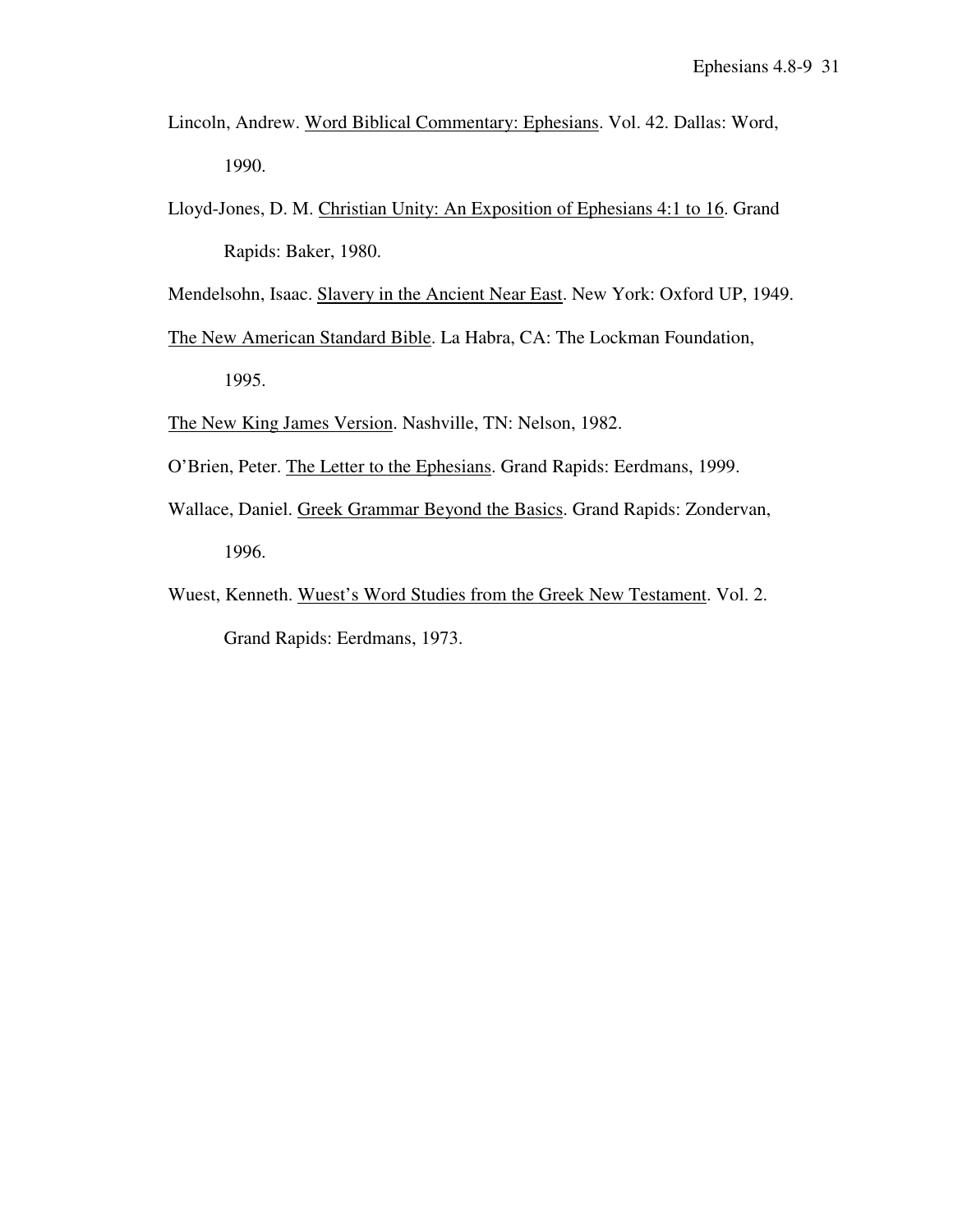### Works Consulted

Abbott, T. K.. A Critical and Exegetical Commentary on the Epistles to the Ephesians and to the Colossians. Edinburgh: Clark, 1897.

Barnes, A. Barnes' Notes. Grand Rapids: Baker, 1870.

Blass, F. & Debrunner, A. A Greek Grammar of the New Testament and Other Early Christian Literature. Chicago: U of Chicago P, 1961.

Brauch, M. Hard Sayings of Paul. Downers Grove, IL: InterVarsity, 1989.

- Calvin, John. Sermons on Ephesians. Golding and Banner of Truth Trust, trans. Carlisle, PA: The Banner of Truth Trust, 1562.
- Criswell, W.A. Ephesians: An Exposition by W.A. Criswell. Grand Rapids: Zondervan, 1974.
- Delitzsch, F. and R. Bolton. The Psalms. Grand Rapids: Eerdmans, 1955.
- Leupold, H. C. The Psalms. Grand Rapids: Baker, 1959.
- Mitton, C. L. The Epistle to the Ephesians: Its Authorship, Origin and Purpose. Oxford: Clarendon, 1951.
- Moule, H. C. G. Ephesian Studies. London: Pickering & Ingles.
- Parker, J. The Epistle to the Ephesians. Grand Rapids: Baker, 1956.
- Paxson, R. The Wealth, Walk, and Warfare of the Christian. Old Tappan, NJ: Revell, 1939.
- Simpson, E. K., and F. F. Bruce. Commentary on the Epistles to the Ephesians and the Colossians. Grand Rapids: Eerdmans, 1957.
- Synge, F. C. St. Paul's Epistle to the Ephesians: A Theological Commentary. London: S. P. C. K., 1954.